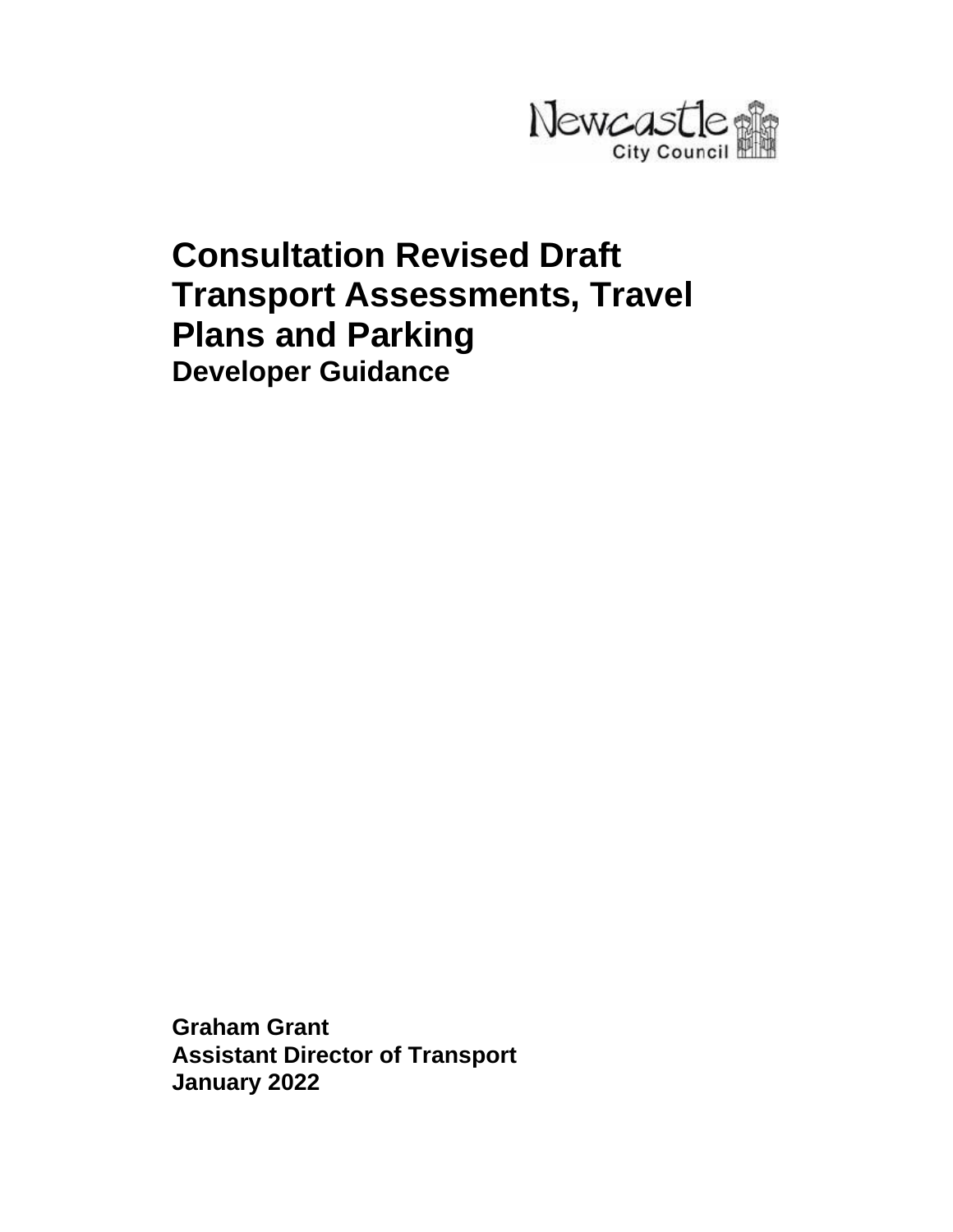# **Contact Information**

### **Pre-Application Advice – Development Management**

For information on the Council's pre-application advice service please visit: https://www.newcastle.gov.uk/services/planning-building-and-development/applyplanning-permission/pre-application-advice

# **Transport Development**

Transport Development Civic Centre Newcastle upon Tyne NE1 8QH

Telephone (0191) 2116016 email: transport@newcastle.gov.uk

# **School Travel Plans**

Road Safety Manager Civic Centre Newcastle upon Tyne NE1 8QH Telephone (0191) 211 5961 e-mail: road.safety@newcastle.gov.uk.

This information can be made available in large print, Braille, audio and other languages. Please telephone 0191 2116016 for further information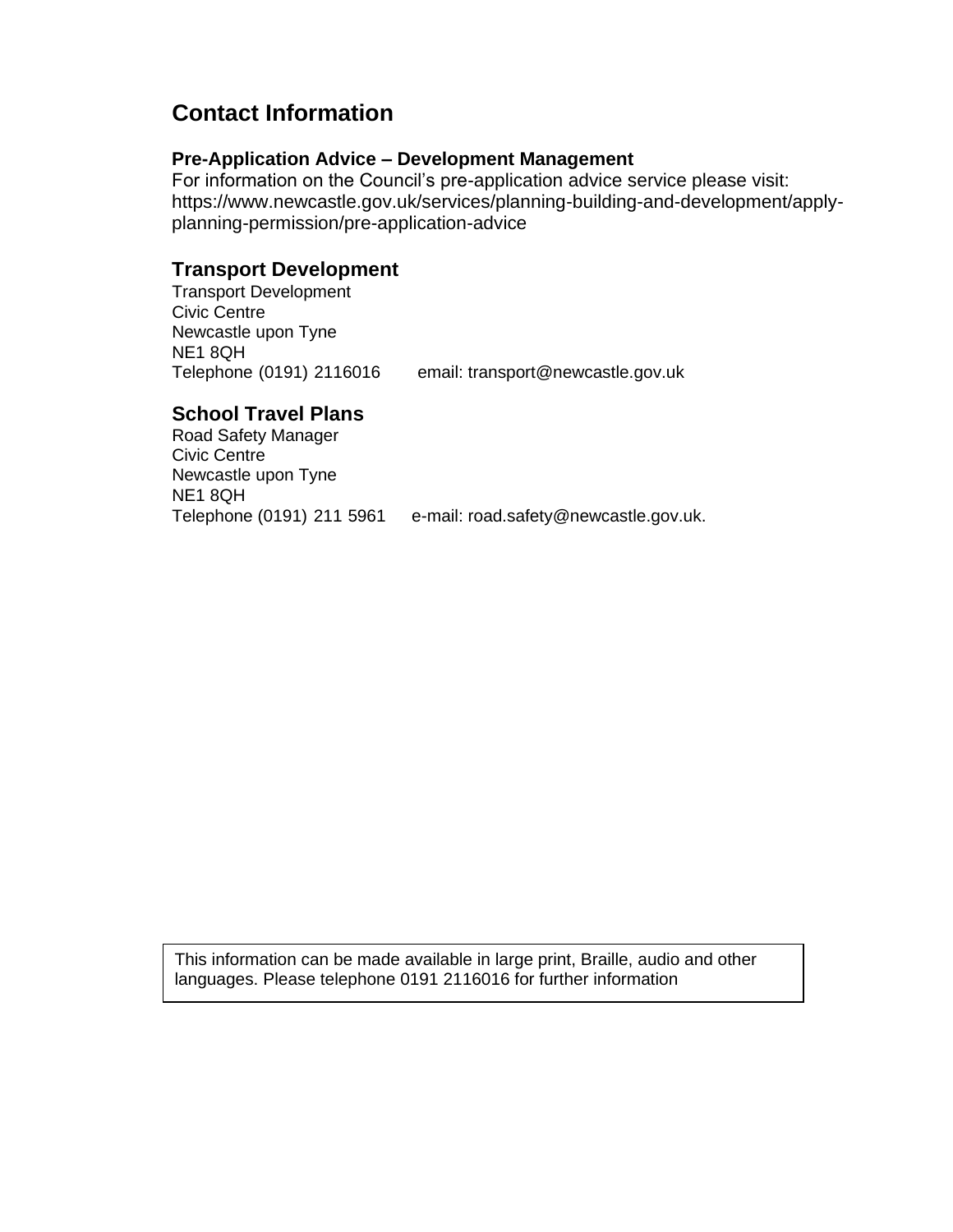# **Contents**

# **Section**

- Purpose of the document
- Context
- Transport assessments and statements
- Travel plans
- Delivery Service Plan and Construction Management Plans
- Car parking
- Cycle Parking
- Electric Vehicle Charging
- Powered two-wheeler parking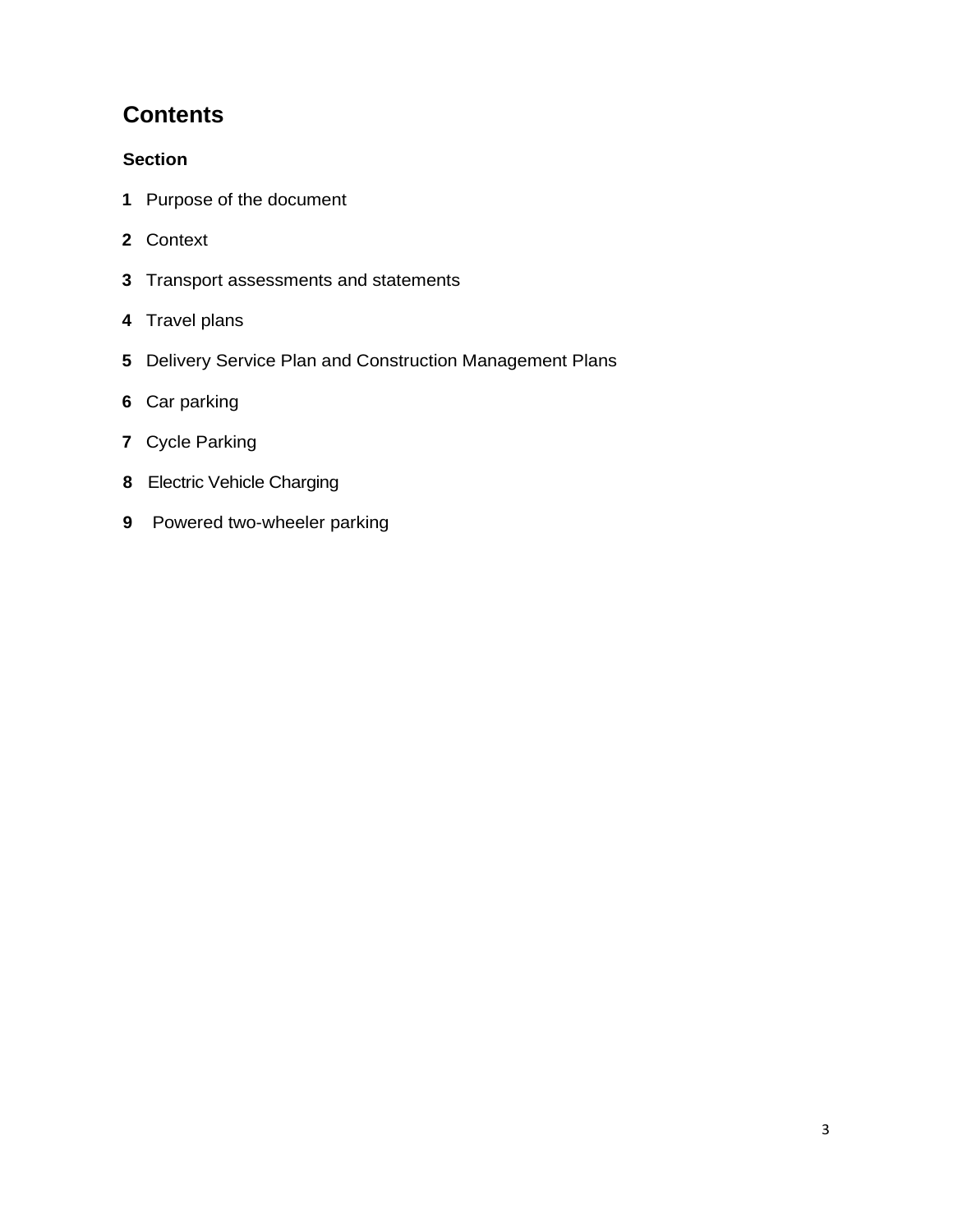# **Section 1 Purpose of the Document**

### **1.1 Aim**

This document provides guidance to help ensure the design of new developments and their associated planning applications contain all the necessary transport infrastructure and information to ensure proposals are sustainable and comply with City Council's Local Plan policies. The information provided must be sufficient to enable the impact on the highway network to be fully assessed, to maximise opportunities to improve the walking and cycling network, to promote sustainable forms of travel and to ensure patterns of movement and the functions of streets are integral to its design.

This guidance should be considered at the earliest opportunity during the design phase of a scheme to ensure it will meet policy objectives, foster sustainable travel choices, improve the quality of life for people in our communities and ensure development is suitably managed for the continuing prosperity of the residents and businesses of Newcastle upon Tyne.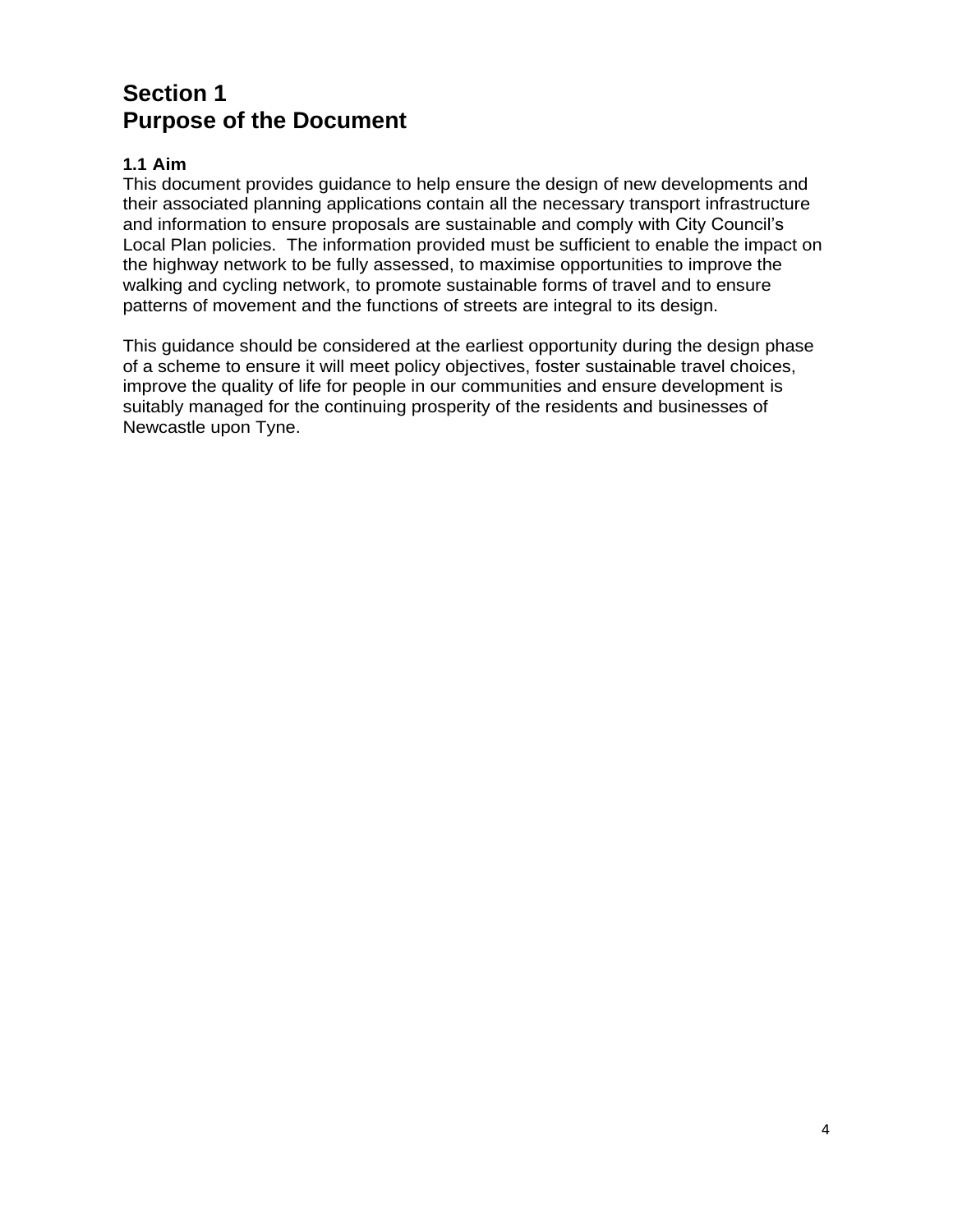# **Section 2 Context**

Planning law requires that applications for planning permission be determined in accordance with the development plan, unless material considerations indicate otherwise. This section identifies key national and local planning policies, strategies and guidance that support the preparation of this document and would be material considerations in the assessment of transportation impacts arising from a development.

### **2.1 National Planning Policy Context**

#### **National Planning Policy Framework (NPPF)**

The National Planning Policy Framework sets out the Government's planning policies for England and how these should be applied. The NPPF therefore must be taken into account in preparing the development plan and is a material consideration in planning decisions.

The NPPF sets out that the purpose of the planning system is to contribute to the achievement of sustainable development. At a very high level, the objective of sustainable development can be summarised as meeting the needs of the present without compromising the ability of future generations to meet their own needs.

Achieving sustainable development means that the planning system has three overarching objectives, which are interdependent and need to be pursued in mutually supportive ways (so that opportunities can be taken to secure net gains across each of the different objectives): economic, social and environmental.

Section 9 of the NPPF, Promoting Sustainable Transport, is of particular relevance to managing highways and transport.

#### **Planning Practice Guidance (PPG)**

National Planning Practice Guidance provides up to date Government guidance on key topics. The following sections are most relevant to transportation issues:

- Advertisements
- Healthy and safe communities
- Planning obligations
- Transport evidence bases in plan and decision taking
- Travel plans, transport assessments and statements
- Use of Planning Conditions

#### **National Design Guide**

The National Design Guide sets out how well-designed places are recognised. It outlines and illustrates the Government's priorities for well-designed places in the form of ten characteristics. Patterns of movement for people is identified as one of the characteristics integral to well-designed places.

#### **National Model design Code**

The purpose of the National Model Design Code is to provide detailed guidance on the production of design codes, guides and policies to promote successful design. It expands on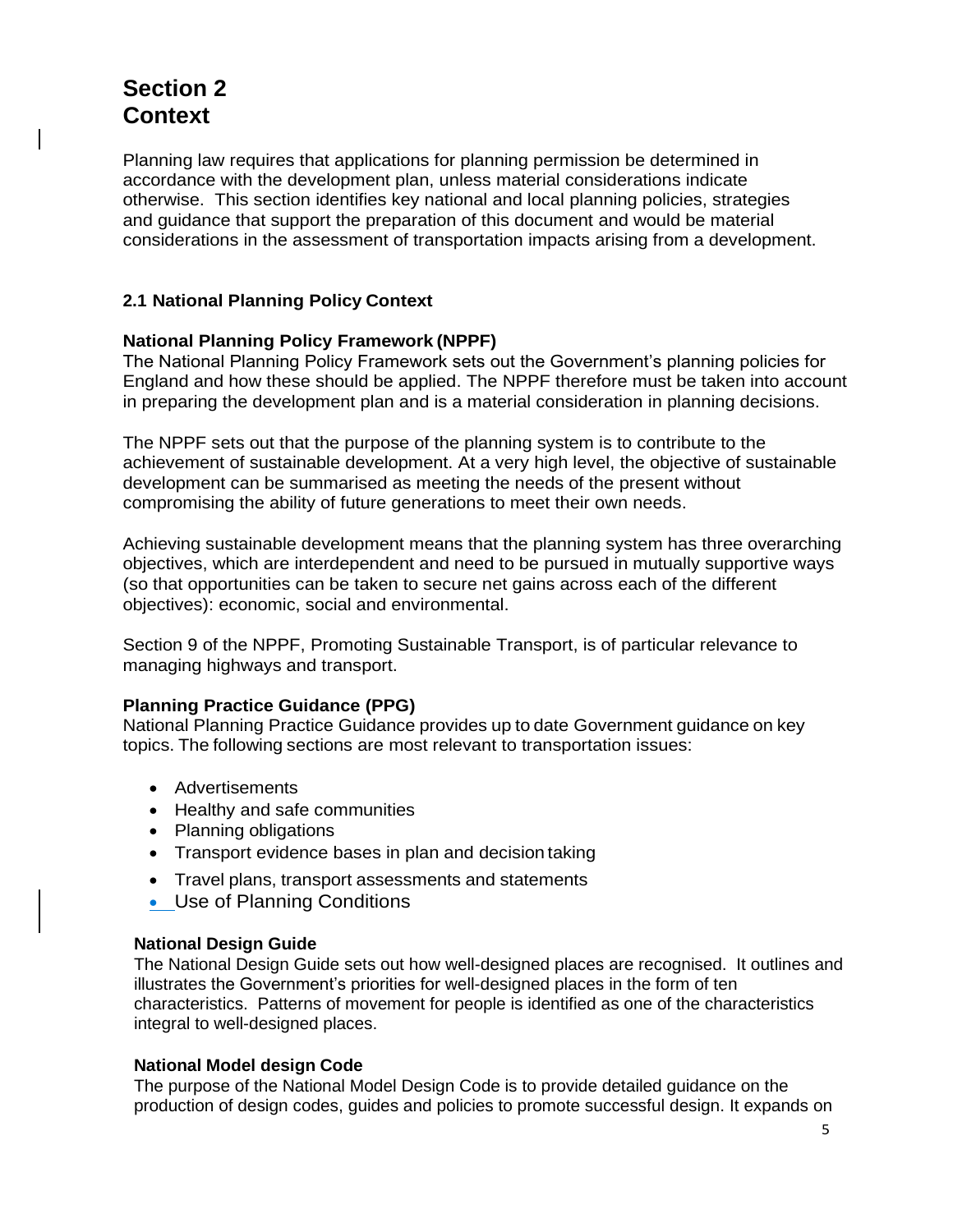the ten characteristics of good design set out in the National Design Guide. It states that welldesigned places should be accessible and easy to move around. This can be achieved through a connected network of streets, good public transport, the promotion of walking and cycling and well-considered parking and servicing.

# **2.2 Local Planning Policy Context**

Newcastle's Local Plan comprises:

#### **1. Core Strategy and Urban Core Plan for Gateshead and Newcastle upon Tyne 2010-2030 (CSUCP)**

The CSUCP forms Part 1 of the city's Local Plan. It sets out the spatial planning framework for the City and detailed polices for the City's Urban Core area and was adopted in 2015. Relevant transport policies include:

- CS1 Spatial Strategy for Sustainable Growth
- CS13 Transport
- UC5 Primary and Secondary Pedestrian Routes
- UC6 Cycling
- UC7 Public Transport
- UC8 Freight and Servicing
- UC9 General Traffic
- UC10 Car parking
- DEL1- Infrastructure and Developer Contributions

### **2. Newcastle upon Tyne Development and Allocations Plan 2015-2030 (DAP)**

The DAP forms Part 2 of the Local Plan, setting out planning policies for managing development in Newcastle, together with site allocations and designations. It supports the strategic policies and growth strategy of the CSUCP and was adopted in June 2020. Relevant transport policies include:

- DM10 Pedestrian and Cycle Movement
- DM11 Public Transport
- DM12 Parking and Servicing
- DM13 Road Hierarchy
- DM14 Mitigation and Highway Management
- DM34- Recycling and refuse storage provision
- The DAP also contains Appendix 2 which identifies the city's road hierarchy and Appendix 6 the car and cycle parking levels sought for each type of development.

#### **2.3 Other Relevant Guidance**

#### **Net Zero Newcastle - 2030 Action Plan**

The Action Plan presents how the city can achieve its ambition to achieve net zero carbon emissions by 2030.

Despite many recent technological and efficiency improvements, transport in the city is still responsible for approximately 29% of Newcastle's emissions. This guidance, particularly the recommendations on travel plans, approach to car parking provision, cycle parking and electric vehicles, support the Council's ambition to drive forward the decarbonisation of Newcastle's transport sector and provide a sustainable transport model that:

• Reduces travel demand, particularly motorised modes, by reducing the need to travel,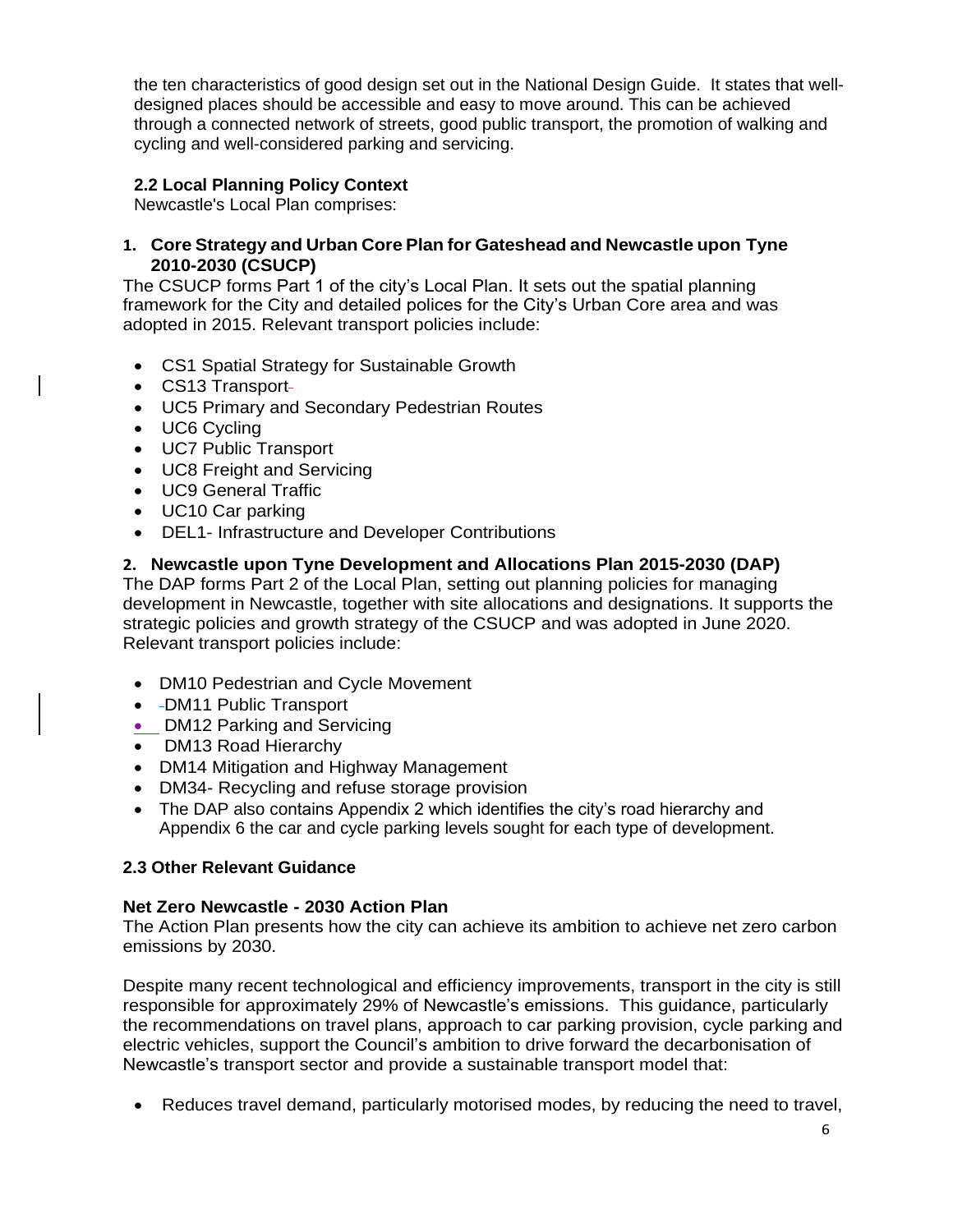number of trips and trip lengths

- Delivers greater use of sustainable modes, such as public transport, walking and cycling for moving people and high capacity freight
- Achieves efficient and effective use of existing transport systems and provision of infrastructure and services
- Increases energy efficiency and reduces vehicle emissions

#### **North East Transport Plan**

The North East Joint Transport Committee (JTC) has developed a North East Transport Plan for the region up to 2035. This constitutes the Local Transport Plan for Newcastle.-

The North East Transport Plan's vision is 'moving to a green, healthy, dynamic and thriving North East'. The Plan's objectives are:

- Carbon-neutral transport;
- Overcome inequality and grow our economy;
- Healthier North East:
- Appealing sustainable transport choices; and
- Safe, secure network.

A key objective of the Plan is to help address the climate emergencies declared by all of the North East authorities and, through transport-based measures, contribute to the goal of the North East becoming carbon neutral.

The Plan was published in March 2021 and will be accompanied by an Implementation Plan which will consist of a pipeline of projects and measures designed to deliver the vision, objectives and principles of the Plan.

#### **Supplementary Planning Documents and Other Relevant Guidance**

Additional documents and guidance relevant to transport issues associated with development include:

- Hot Food Takeaway Supplementary Planning Document, October 2016
- Maintaining Sustainable Communities Supplementary Planning Document, January 2017
- Planning Obligations Supplementary Planning Document
- Newcastle's Local Cycling and Walking Infrastructure Plan
- The Strategic Road Network; Planning for the future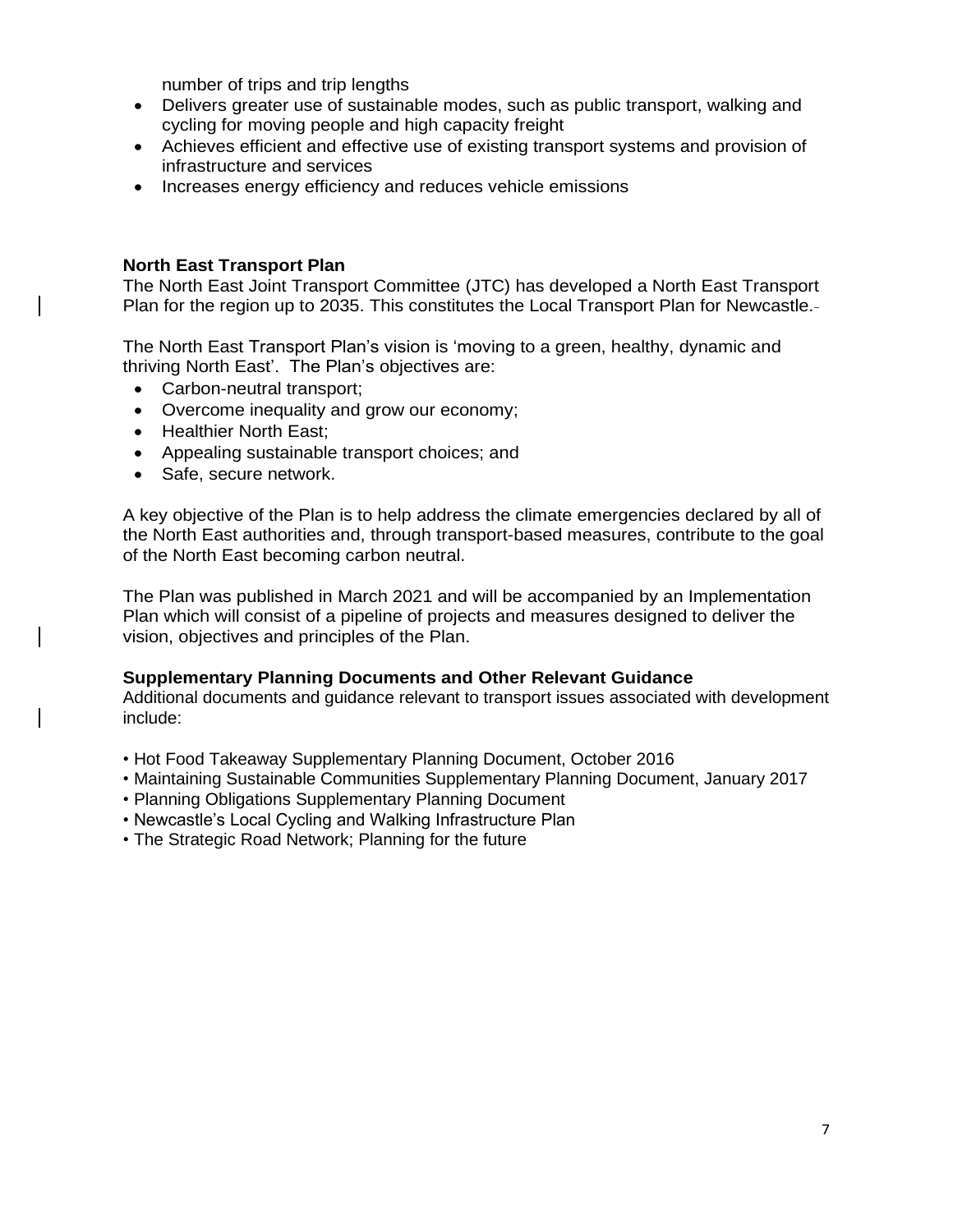# **Section 3**

# **Transport Assessments and Transport Statements**

### **4.1 Why is a Transport Assessment or Transport Statement required?**

Where a new development is likely to generate significant amounts of transport movements a Transport Assessment (TA) or Transport Statement (TS) is required to support the proposal.

A TA or a TS will be used to determine whether the transport impact of development is acceptable and need to address the following:

- reducing the need to travel, especially by car. Thought should be given to reducing the need to travel and promoting multi-purpose or linked trips;
- promoting accessibility to all modes of travel especially walking, cycling, public transport and develop appropriate measures to influence travel behaviour;
- analysing the predicted impact of residual trips from the development and ensuring that suitable measures are proposed to manage these impacts;
- putting forward mitigation measures which avoid unnecessary physical improvements and promote innovative and sustainable design solutions.

Further details on the requirements for a TA or TS can be found in the national Planning Practice Guidance for Travel Plans, Transport Assessments and Statements and in the Tyne and Wear validation check list.

# **4.2 When is a Transport Assessment or Transport Statement required?**

The NPPF sets out that all developments that generate significant amounts of transport movement should be supported by a Transport Statement or Transport Assessment.

The evaluation should be proportionate to the potential impact of the development and therefore in some cases a full TA is not required. In these instances, a simplified report in the form of a Transport Statement (TS) can be produced.

Consideration of the type and scale of development will normally determine the requirement for a TA or a TS. Details of the thresholds can be found in the table below: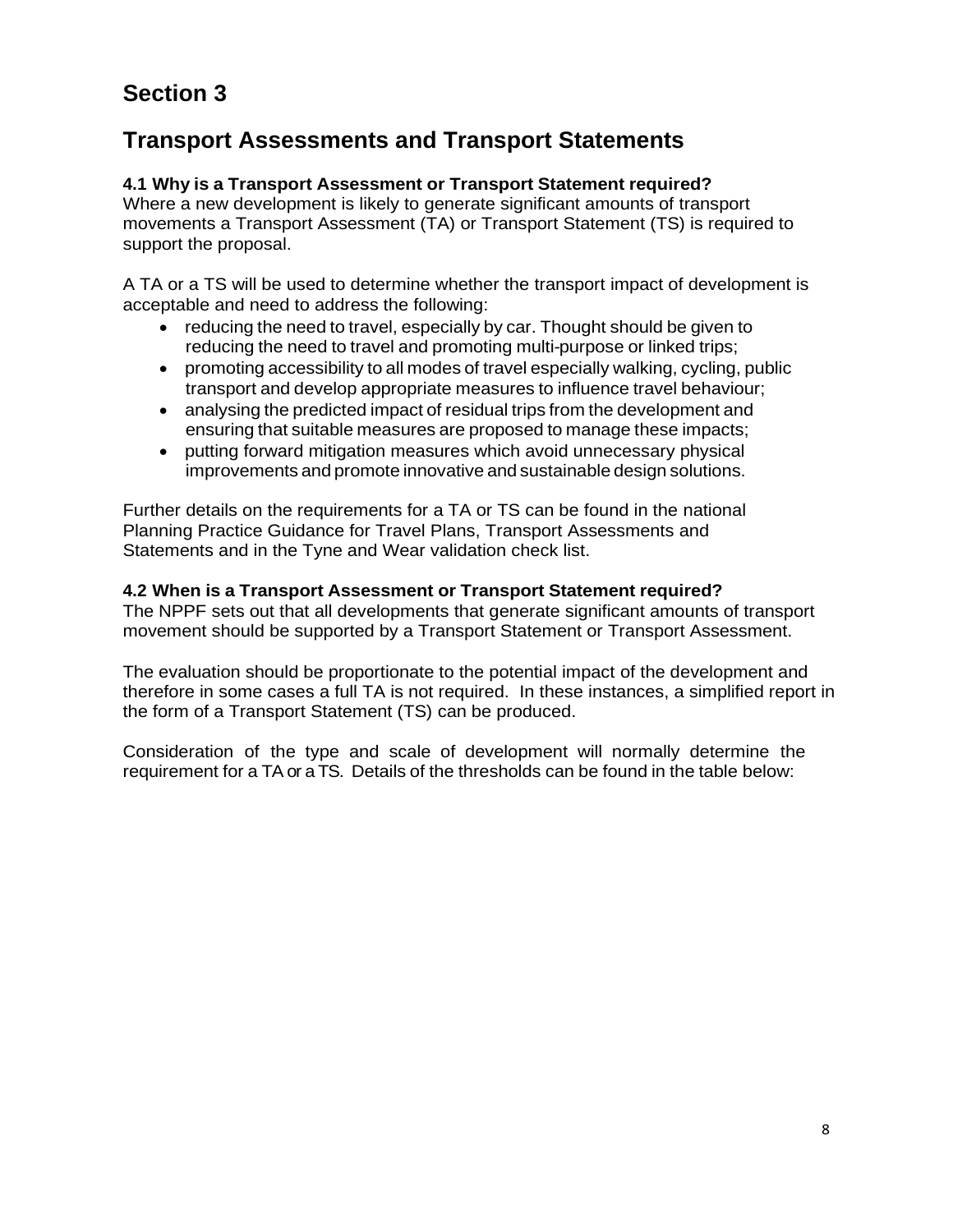#### Table 1: Thresholds based on size and scale of land use triggering the need for a Transport Assessment and Transport Statement

| <b>Use Class</b>                             | <b>Description of</b><br>development | <b>Size</b> | Case by case analysis<br><b>Pre-application advice</b><br>recommended | TS                             | ΤA            |
|----------------------------------------------|--------------------------------------|-------------|-----------------------------------------------------------------------|--------------------------------|---------------|
| <b>B2</b><br>General Industrial              |                                      | <b>GFA</b>  |                                                                       | >2500 sq.m<br>$<$ 4000<br>sq.m | >4000<br>sq.m |
| B <sub>8</sub><br>Storage or<br>distribution |                                      | <b>GFA</b>  |                                                                       | >3000 sq.m<br>< 5000<br>sq.m   | >5000<br>sq.m |

| <b>Use Class</b> | <b>Description of</b><br>development        | <b>Size</b>      | Case by case<br>analysis<br>Pre-application<br>advice<br>recommended | <b>TS</b>                | <b>TA</b>        |
|------------------|---------------------------------------------|------------------|----------------------------------------------------------------------|--------------------------|------------------|
| C <sub>1</sub>   | Hotels                                      | Bedroom          |                                                                      | >75<br>< 100<br>bedrooms | >100<br>bedrooms |
| C <sub>2</sub>   | Residential<br>Institutions                 | <b>Beds</b>      |                                                                      | < 50<br>>30<br>beds      | >50 beds         |
| C2A              | Secure<br>Residential<br><b>Institution</b> | <b>Beds</b>      |                                                                      | >30<br>< 50<br>beds      | >50 beds         |
| C <sub>3</sub>   | Dwellinghouses                              | <b>Dwellings</b> |                                                                      | <80<br>>50<br>units      | >80 units        |
| C <sub>4</sub>   | <b>HMOs</b>                                 | <b>Beds</b>      |                                                                      | 50<<br>>30<br>beds       | >80 units        |

| <b>Use Class</b> | <b>Description of</b><br>development                                                                                                                                                                                                                          | <b>Size</b> | Case by case<br>analysis<br><b>Pre-application</b><br>advice recommended | <b>TS</b>                                                    | <b>TA</b>                                                    |
|------------------|---------------------------------------------------------------------------------------------------------------------------------------------------------------------------------------------------------------------------------------------------------------|-------------|--------------------------------------------------------------------------|--------------------------------------------------------------|--------------------------------------------------------------|
| E                | Commercial,<br>business and<br>service                                                                                                                                                                                                                        |             |                                                                          |                                                              |                                                              |
| E<br>(a)         | Display or retail<br>sale of goods,<br>other than hot<br>food                                                                                                                                                                                                 | <b>GFA</b>  | $<$ 250 sq.m                                                             | >250 sq.m                                                    | >800 sq.m                                                    |
| E<br>(b)         | Sale of food<br>and drink for<br>consumption<br>(mostly) on the<br>premises                                                                                                                                                                                   | <b>GFA</b>  | $>300$ sqm                                                               | >300 sq.m<br><2500 sq.m                                      | >2500 sq.m                                                   |
| E<br>(c)         | Provision of:<br>$\circ E(c)(i)$<br>Financial<br>services.<br>E(c)(ii)<br>Professional<br>services (other<br>than health or<br>medical<br>services), or<br>∘E(c)(iii) Other<br>appropriate<br>services in a<br>commercial,<br>business or<br>service locality | <b>GFA</b>  | <1000 sq.m                                                               | >1000 sq.m                                                   | >2500 sq.m                                                   |
| Ε<br>(d)         | Indoor sport,<br>recreation or<br>fitness (not<br>involving                                                                                                                                                                                                   |             | To be scoped<br>and agreed<br>with Transport<br>Developments             | To be scoped<br>and agreed<br>with Transport<br>Developments | To be scoped<br>and agreed<br>with Transport<br>Developments |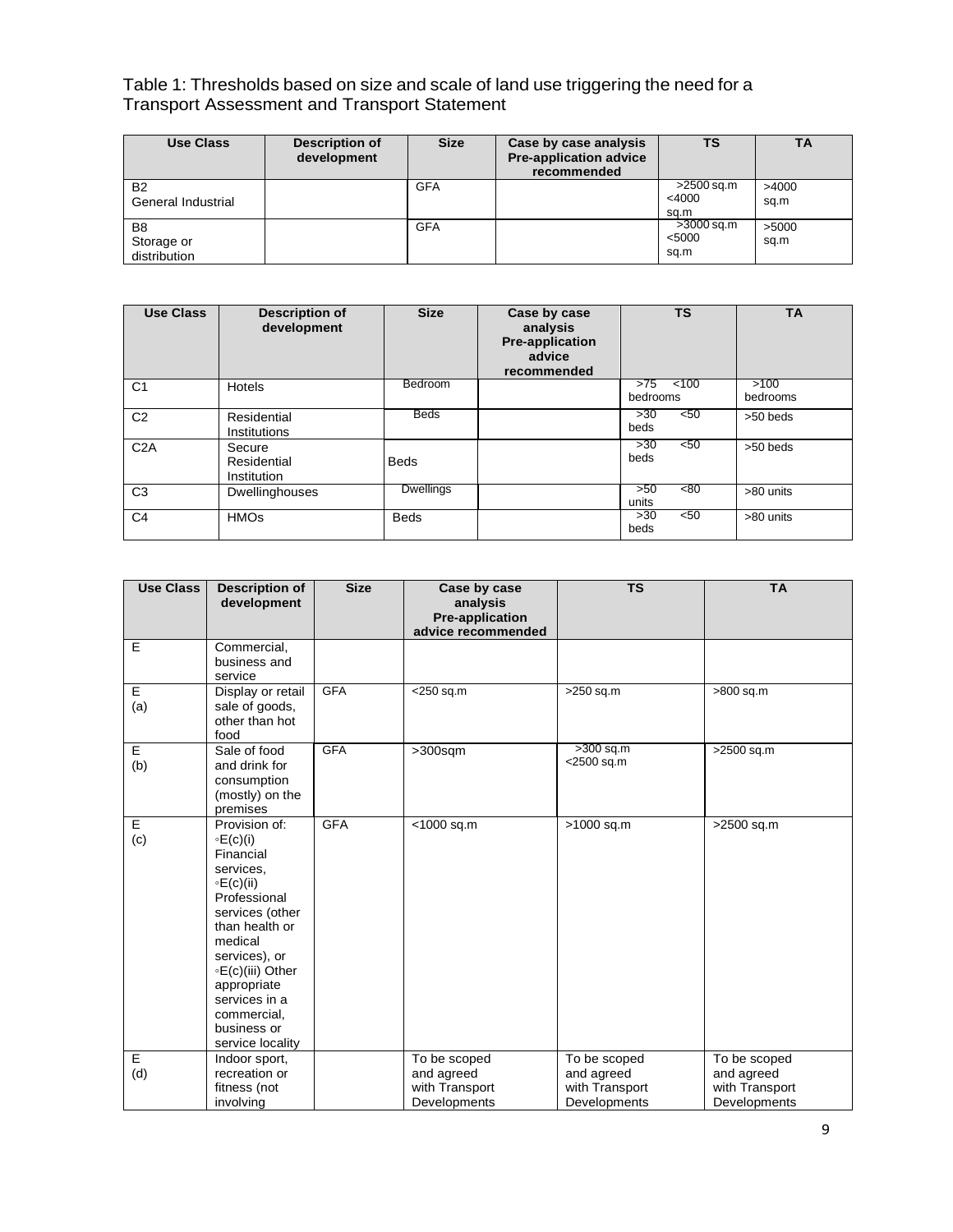|          | motorised<br>vehicles or<br>firearms)                                                                                                                   |            | prior to<br>submission                                                                 | prior to<br>submission       | prior to<br>submission |
|----------|---------------------------------------------------------------------------------------------------------------------------------------------------------|------------|----------------------------------------------------------------------------------------|------------------------------|------------------------|
| E<br>(e) | Provision of<br>medical or<br>health services<br>(except the use<br>of premises<br>attached to the<br>residence of<br>the consultant<br>or practitioner | <b>GFA</b> | To be scoped<br>and agreed<br>with Transport<br>Developments<br>prior to<br>submission | $>500$ sq.m<br><1000 sq.m    | >1000 sq.m             |
| E<br>(f) | Creche, day<br>nursery or day<br>centre (not<br>including a<br>residential use)                                                                         | <b>GFA</b> |                                                                                        | $>500$ sq.m<br>$<$ 1000 sq.m | >1000 sq.m             |
| E<br>(g) | Uses which can<br>be carried out<br>in a residential<br>area without<br>detriment to its<br>amenity:                                                    |            | To be scoped<br>and agreed<br>with Transport<br>Developments<br>prior to<br>submission |                              |                        |

| <b>Use</b><br><b>Class</b> | <b>Description of</b><br>development                                                                                                                                 | <b>Size</b> | Case by case analysis<br><b>Pre-application advice</b><br>recommended                  | $\overline{\mathsf{TS}}$                                                               | <b>TA</b>                                                                              |
|----------------------------|----------------------------------------------------------------------------------------------------------------------------------------------------------------------|-------------|----------------------------------------------------------------------------------------|----------------------------------------------------------------------------------------|----------------------------------------------------------------------------------------|
| F1                         | Learning and<br>non-residential<br>institutions                                                                                                                      | <b>GFA</b>  |                                                                                        | $>500$ sq.m<br><1000 sq.m                                                              | >1000 sq.m                                                                             |
| F1(a)                      | Provision of<br>education                                                                                                                                            | <b>GFA</b>  |                                                                                        | >500 sq.m<br><1000 sq.m                                                                | >1000 sq.m                                                                             |
| F1(b)                      | Display of works<br>of art (otherwise<br>than for sale or<br>hire)                                                                                                   | <b>GFA</b>  |                                                                                        | >500 sq.m<br><1000 sq.m                                                                | $>1000$ sq.m                                                                           |
| F1(c)                      | <b>Museums</b>                                                                                                                                                       | <b>GFA</b>  |                                                                                        | >500 sq.m<br><1000 sq.m                                                                | >1000 sq.m                                                                             |
| F1(d)                      | Public libraries or<br>public reading<br>rooms                                                                                                                       | <b>GFA</b>  |                                                                                        | $500$ sq.m<br><1000 sq.m                                                               | >1000 sq.m                                                                             |
| F1(e)                      | Public halls or<br>exhibition halls                                                                                                                                  | <b>GFA</b>  |                                                                                        | >500 sq.m<br><1000 sq.m                                                                | >1000 sq.m                                                                             |
| F1(f)                      | Public worship or<br>religious<br>instruction (or in<br>connection with<br>such use)                                                                                 | <b>GFA</b>  |                                                                                        | >500 sq.m<br>$<$ 1000 sq.m                                                             | $>1000$ sq.m                                                                           |
| F1(g)                      | Law courts                                                                                                                                                           |             | To be scoped<br>and agreed with<br>Transport<br>Developments<br>prior to<br>submission | To be scoped<br>and agreed<br>with Transport<br>Developments<br>prior to<br>submission | To be scoped<br>and agreed<br>with Transport<br>Developments<br>prior to<br>submission |
| F <sub>2</sub>             | Local community                                                                                                                                                      |             | To be scoped<br>and agreed with<br>Transport<br>Developments<br>prior to<br>submission | To be scoped<br>and agreed<br>with Transport<br>Developments<br>prior to<br>submission | To be scoped<br>and agreed<br>with Transport<br>Developments<br>prior to<br>submission |
| F2(a)                      | Shops (mostly)<br>selling essential<br>goods, including<br>food, where the<br>shop's premises<br>do not exceed<br>280 square<br>metres and there<br>is no other such | <b>GFA</b>  |                                                                                        | $<$ 250 sq.m                                                                           | >250 sq.m                                                                              |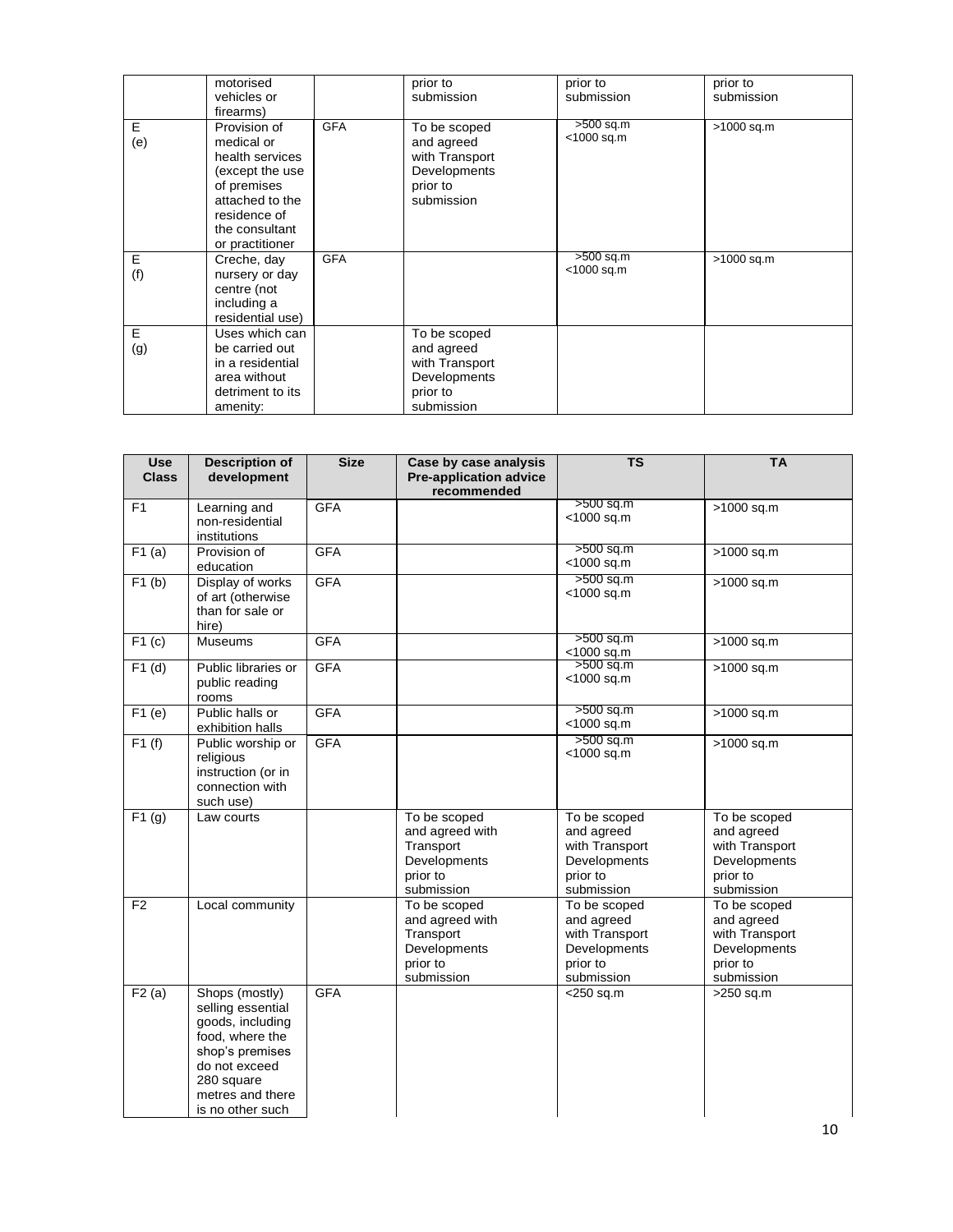|       | facility within<br>1000 metres                                                                                   |            |                              |            |
|-------|------------------------------------------------------------------------------------------------------------------|------------|------------------------------|------------|
| F2(b) | Halls or meeting<br>places for the<br>principal use of<br>the local<br>community                                 | <b>GFA</b> | $>500$ sq.m<br>$<$ 1500 sq.m | >1500 sq.m |
| F2(c) | Areas or places<br>for outdoor sport<br>or recreation (not<br>involving<br>motorised<br>vehicles or<br>firearms) | <b>GFA</b> | $>500$ sq.m<br>$<$ 1500 sq.m | >1500 sq.m |
| F2(d) | Indoor or outdoor<br>swimming pools<br>or skating rinks                                                          | <b>GFA</b> | $>500$ sq.m<br>$<$ 1500 sq.m | >1500 sq.m |

| <b>Use Class</b> | <b>Description of</b><br>development | <b>Size</b> | Case by case analysis<br><b>Pre-application advice</b><br>recommended                  | <b>TS</b>    | <b>TA</b>  |
|------------------|--------------------------------------|-------------|----------------------------------------------------------------------------------------|--------------|------------|
| Sui Generis      |                                      |             |                                                                                        |              |            |
|                  | Drinking<br>establishments           | <b>GFA</b>  |                                                                                        | >300<br>sq.m | <b>GFA</b> |
|                  | Hot food<br>takeaway                 | <b>GFA</b>  |                                                                                        | >250<br>sq.m | <b>GFA</b> |
|                  | Cinemas                              | <b>GFA</b>  | To be scoped and<br>agreed with<br>Transport<br>Developments<br>prior to<br>submission | 5            |            |
|                  | <b>Concert Halls</b>                 | <b>GFA</b>  | To be scoped and<br>agreed with<br>Transport<br>Developments<br>prior to<br>submission |              |            |
|                  | <b>Bingo Halls</b>                   | <b>GFA</b>  | To be scoped and<br>agreed with<br>Transport<br>Developments<br>prior to<br>submission |              |            |

The thresholds in the table are for guidance only and the following considerations (as set out in Planning practice guidance Travel Plans, Transport Assessments and Statements) will also be taken into account:

- the scale of the proposed development and its potential for additional trip generation (smaller applications with limited impacts may not need a Transport Assessment or Statement);
- existing intensity of transport use and the availability of public transport;
- proximity to nearby environmental designations or sensitive areas;
- impact on other priorities/strategies (such as promoting walking and cycling);
- the cumulative impacts of multiple developments within a particular area; and
- whether there are particular types of impacts around which to focus the Transport Assessment or Statement (eg. assessing traffic generated at peak times).

Where development is likely to have a material impact on the Strategic Road Network  $\frac{1}{1}$ it will be important to liaise with Highways England at an early stage. The coverage and detail of the TA/TS will need to be agreed with Highways England.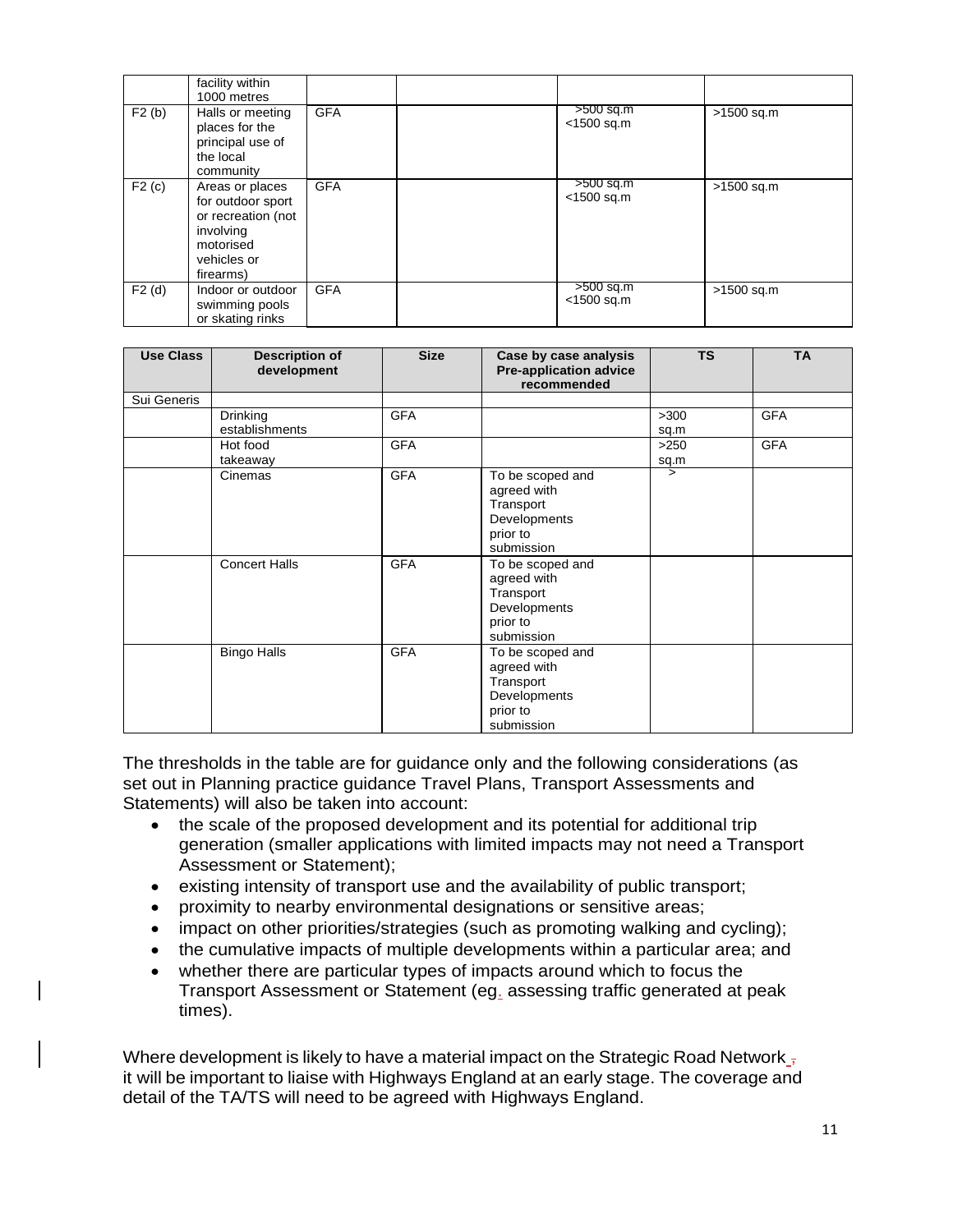# **Section 5 Travel Plans**

# **5.1 What is a Travel Plan?**

Travel Plans are long-term management strategies for integrating proposals for sustainable travel into the planning process. They are based on evidence of the anticipated transport impacts of development and set measures to promote and encourage sustainable travel (such as promoting walking and cycling).

Where there may be more effective or sustainable outcomes, consideration should be given to travel planning to cover a wider area or range of development.

#### **5.2 Role of Travel Plans in the Planning Process**

Travel plans are an essential tool for improving sustainable access and increasing sustainable travel. They focus on achieving the lowest practical level of single occupancy vehicle trips to or from a site and widening the use of other travel modes. This contributes to the wider aims of encouraging sustainable travel, improving health, and reducing congestion, energy consumption and pollution. Travel plans need to address all the journeys that may be made to and from a site by anyone who may need to visit or stay there.

The travel plan should put forward clear objectives to improve accessibility for all users of the development and set out all the measures to be implemented in detail, with an action plan, timescales, targets and responsibilities for management, implementation, monitoring and review.

Where a development may cause transportation issues, or concern, because of local transport problems, it may be possible for a travel plan to address these and reduce the impact to acceptable levels. The submission of a travel plan does not guarantee the granting of planning permission.

#### **5.3 When is a Travel Plan required?**

Policy CS13 of the Core Strategy and Urban Core Plan requires all major developments to submit a travel plan.

It is essential that applicants seek pre-application advice at an early stage before submission of a planning application to determine whether a travel plan is required and what type/context may be appropriate.

Travel plans submitted alongside a planning application must have measurable outputs that relate to targets in the local transport plan and should set out the arrangements for monitoring the progress.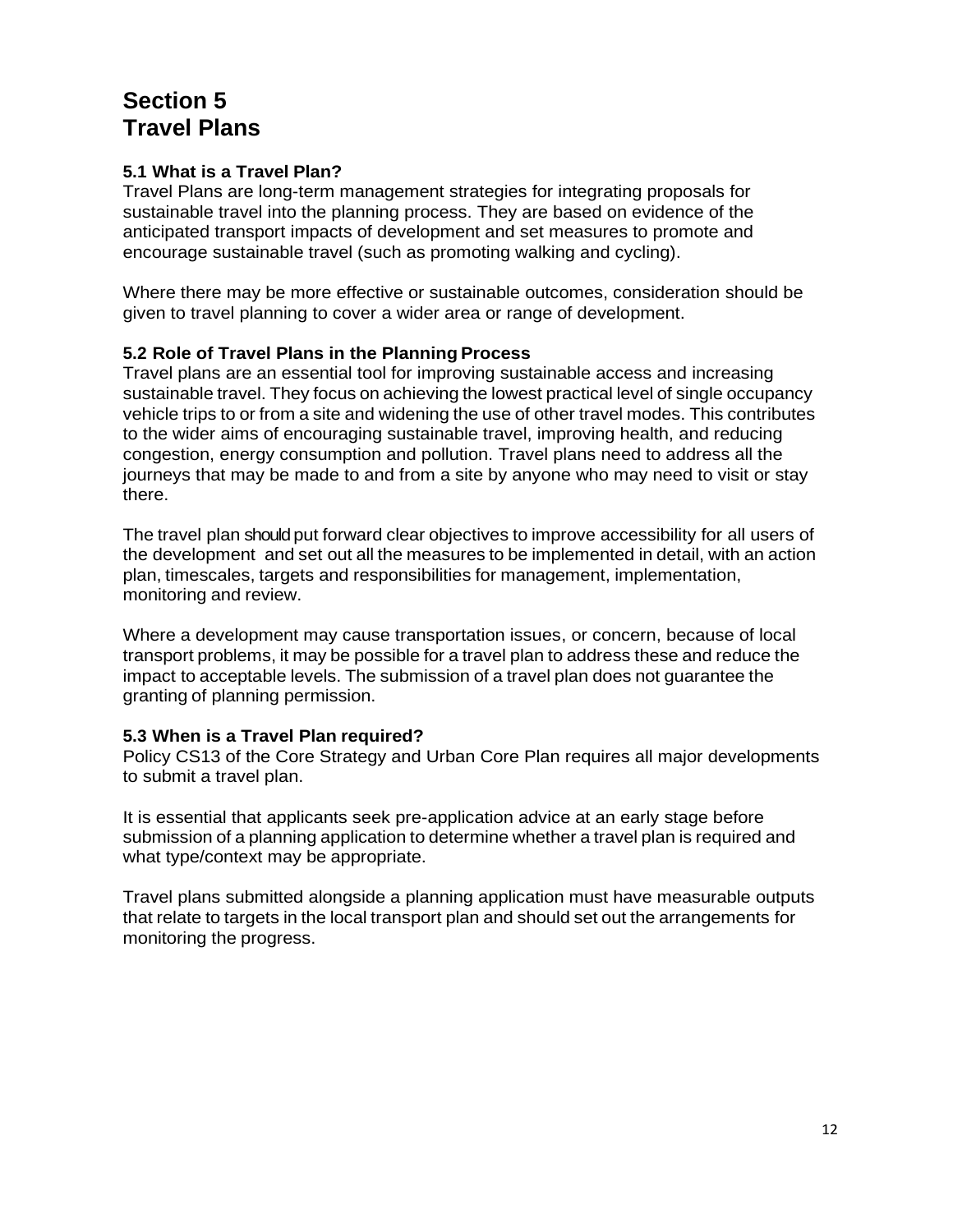### **5.4 What type of Travel Plan is required?**

There are a number of types of travel plans:

- Full Travel Plan
- Interim Travel Plan
- Framework Travel Plan
- Travel Plan Statement
- Area Wide Travel Plan for a defined geographicarea
- Residential Travel Plan

### *5.4.1 Full Travel Plan*

Full travel plans are required for full planning applications where the proposed use and accessibility needs are known. Wherever possible a full travel plan should be developed rather than an interim travel plan. Full travel plans will include clear outcomes, all relevant targets, and measures to ensure that these can be achieved as well as monitoring and management arrangements.

### *5.4.2 Interim Travel Plan*

In some circumstances the future occupants of a development may not be known. The developer should prepare and submit an interim travel plan covering all substantive elements to be completed at an agreed time. The plan should include outcome targets for maximum allowable levels of car trips. Some aspects of the travel plan and its measures may be provisional; nevertheless, the interim travel plan should say when the full travel plan will be completed.

### *5.4.3 Framework Travel Plan*

Large mixed-use developments with multiple occupants need a framework travel plan. This should set overall outcomes, targets and indicators for the entire site. It should set out clearly that individual sites or occupants are required to prepare and implement their own subsidiary individual travel plans.

#### *5.4.4 Area Wide Travel Plan*

In some situations, it is essential to consider an area wider than an individual site in order to bring about positive changes. This type of travel plan suits a major complex development. Similar to framework travel plans, there are overall outcomes, targets and indicators, and individuals organisations will be required to implement their own subsidiary individual travel plans to bring about the outcomes

#### *5.4.5* **Residential Travel Plan**

A Residential Travel Plan is a management tool aimed at promoting sustainable travel and includes a range of measures designed to reduce car use originating from new housing developments.

#### *5.4.6* **Securing a Travel Plan for New Development**

Travel plans are dynamic, living documents that should be updated regularly. The aim is to ensure that they represent the current situation in respect of travel and access and progress towards targets. Implementing a travel plan involves a continuous process of improving, monitoring, reviewing and auditing the measures in the plan to reflect changing circumstances.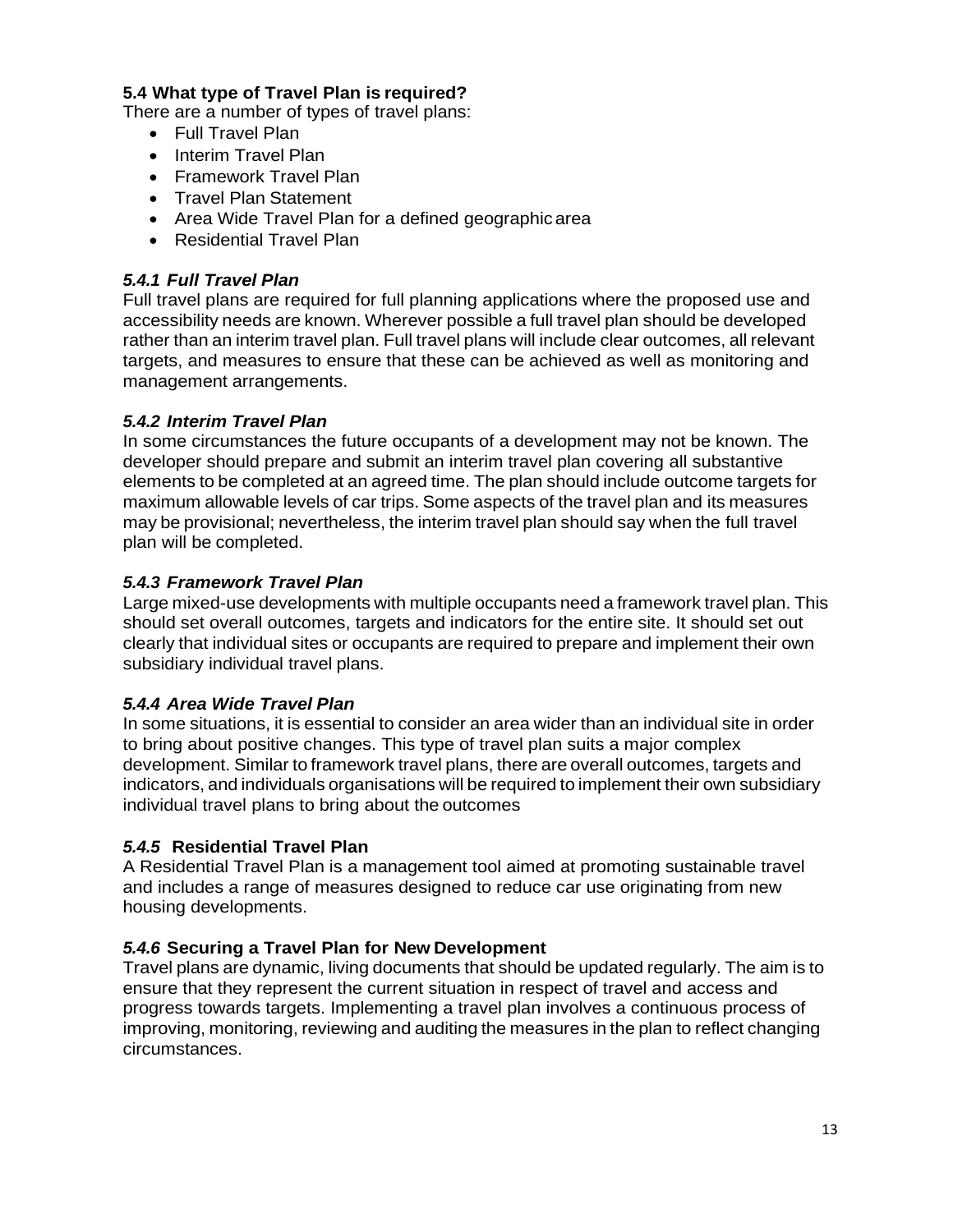# **5.5 Travel Plan Content**

The travel plan should take the form of a single integrated document containing all key information.

It is recognised that a travel plan will be unique to a site and a variety of initiatives may be adopted. The following list gives an outline of what should be included for a full travel plan to be produced:

| <b>Key element</b>                       | Content                                                                                                                                                                                                                                                                                                                                                                                                                 |  |  |  |  |
|------------------------------------------|-------------------------------------------------------------------------------------------------------------------------------------------------------------------------------------------------------------------------------------------------------------------------------------------------------------------------------------------------------------------------------------------------------------------------|--|--|--|--|
| <b>Background</b>                        | Explaining site, location, and numbers of people, measures already in<br>place, current share of travel methods, if known and reason for producing<br>the plan.                                                                                                                                                                                                                                                         |  |  |  |  |
| Scope of the plan                        | Identifying the travel elements of the destination's activity that the plan is<br>addressing (commuter journeys, business travel, visitor travel, pupil and<br>staff journeys) identifying main travel and transport issues.                                                                                                                                                                                            |  |  |  |  |
| <b>Objectives</b>                        | Stating what the plan is trying to achieve (e.g. reduction in single car<br>users, increase in walking, cycling and public transport use).                                                                                                                                                                                                                                                                              |  |  |  |  |
| <b>Measures/Action</b><br>Plan           | Set out explicit outcomes that detail the proposed actions and measures<br>proposed to encourage sustainable travel, reduce single occupancy car<br>use and achieve the stated objectives. The action plan will outline the<br>implementation programme for the proposed measures, including roles<br>and responsibilities, focusing on the implementation and delivery of the<br>travel plan and including timeframes. |  |  |  |  |
| <b>Surveys</b>                           | Survey data outlining mode split travel for users. For schools, data is<br>submitted as part of the January Census supplemented with regular<br>surveys on travel preferences                                                                                                                                                                                                                                           |  |  |  |  |
| <b>Targets/Indicators</b>                | Identifying outcomes and targets against which the effectiveness of each<br>measure will be reviewed (including short, medium and long<br>term milestones).                                                                                                                                                                                                                                                             |  |  |  |  |
| <b>Monitoring</b>                        | Setting out arrangements for the review and monitoring of the plan on an<br>ongoing basis to determine whether objectives are being met.                                                                                                                                                                                                                                                                                |  |  |  |  |
| <b>Marketing and</b><br><b>Promotion</b> | A strategy for communicating the travel plan to all site users, including:<br>Raising awareness of sustainable travel options<br>Promoting individual measures and initiatives<br>Disseminating travel information from the outset and on an ongoing<br>basis.                                                                                                                                                          |  |  |  |  |

# **Table 2: Contents for full travel plan.**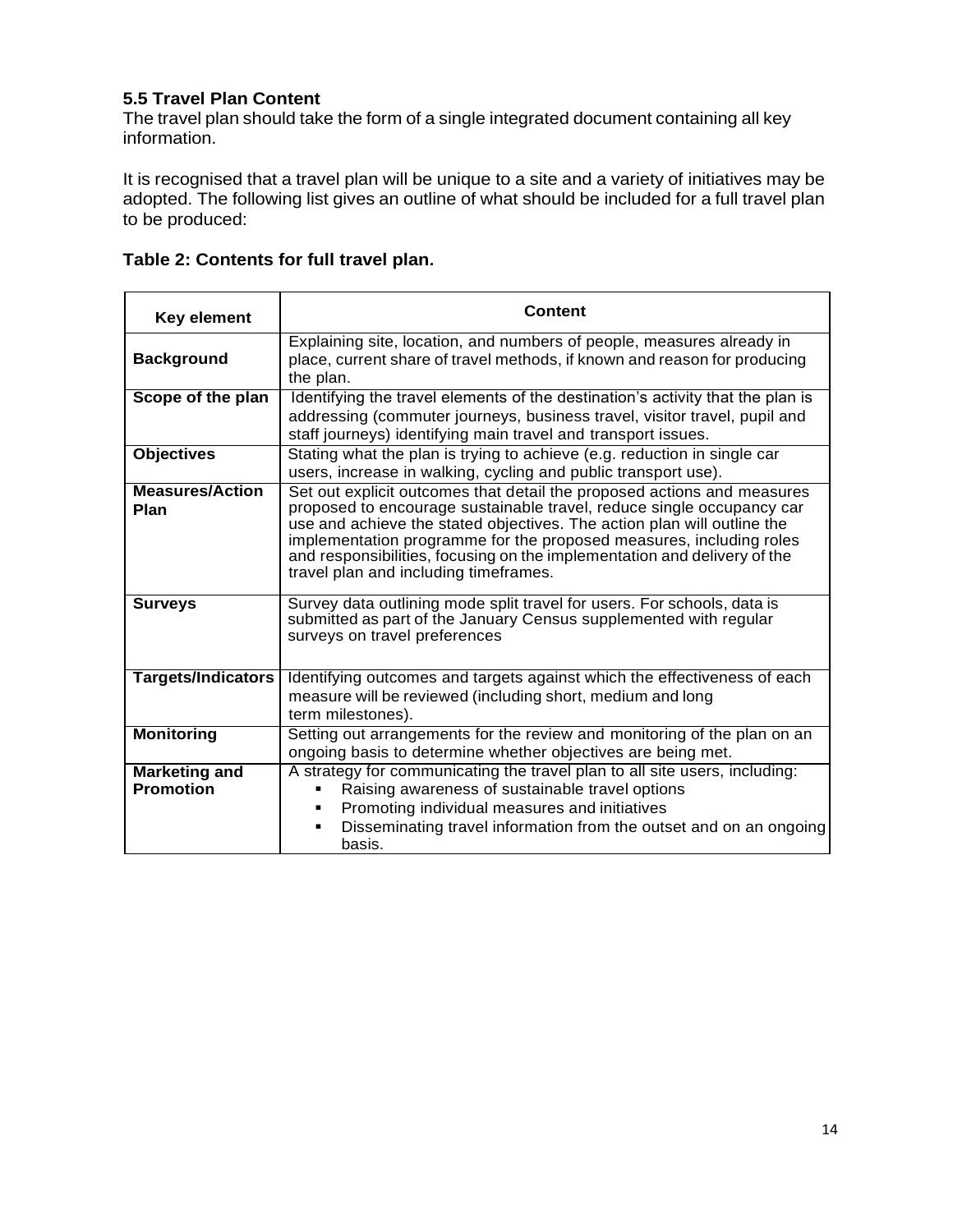A school travel plan will be required for any major development or where the proposal will result in an increase in staff or pupil numbers or a change in the school's operation. School travel plans should be developed using the Modeshift STARS system, or such other system as requested by the City Council at the time. This is an online travel plan toolkit that enables schools to develop and submit travel plans. The process includes an award scheme for school travel plans. More information and guidance is available from the City Council's School Travel Advisor.

Different travel plans are needed for different types of development, so additional requirements to those outlined above will be required for interim travel plan, framework travel plan and area wide travel plan.

| <b>Key Element</b>     | <b>Content</b>                                                                                                                                                                                                |
|------------------------|---------------------------------------------------------------------------------------------------------------------------------------------------------------------------------------------------------------|
| <b>Travel Plan</b>     | Contact details of a suitably qualified Travel Plan Co-ordinator need to be                                                                                                                                   |
| Co--ordinator          | provided. If the developer is unable to appoint a TPC at the time it is                                                                                                                                       |
|                        | appropriate to provide details of the developer or an appropriate person.                                                                                                                                     |
|                        | If it is not possible to commit to the sustainable travel measures and/or a                                                                                                                                   |
| <b>Implementation</b>  | detailed action plan, an implementation programme of what measures will                                                                                                                                       |
| programme              | be considered can be provided.                                                                                                                                                                                |
| <b>Site assessment</b> | A site assessment should be provided, outlining location accessibility and<br>on site facilities. For schools there should be details of where the pupils<br>will come from and the existing transport links. |
| <b>Aims/Objectives</b> | Clearly defined aims and objectives in relation to travel modes                                                                                                                                               |
| Governance             | Governance arrangements between the developer and future occupier<br>need to be outlined.                                                                                                                     |

**Table 3: Contents for an Interim/Framework/Area Wide Travel Plan**

# *5.5.1* **Travel Plans for Specific Journey Purposes**

Travel plans have been developed for workplaces, schools and leisure/retail sites across Newcastle. There is considerable specific guidance available on these types of travel plans and for more information contact the Travel Plan Officer or the School Travel Advisor.

# *5.5.2* **Travel Plan Co-ordinator**

The organisation should supply the Council with the name and contact details of the appointed person/s responsible for the successful implementation of the travel plan, known as the Travel Plan Co-ordinator. The Council must also be informed as soon as the post holder changes.

The post needs to be of sufficient seniority to undertake tasks such as chairing steering groups and managing budgets. The appointment need not necessarily be a new one but may be a case of extending the job profile of employee. However, this will depend on the scale of the development and the size of the organisation/school. The role of the Travel Plan Co-ordinator will be to manage the travel plan, liaise with the Council and provide monitoring information when agreed.

# **5.7 Monitoring**

Monitoring is critical in determining the success of all travel plans, especially where specific targets have been agreed to help identify necessary adjustments.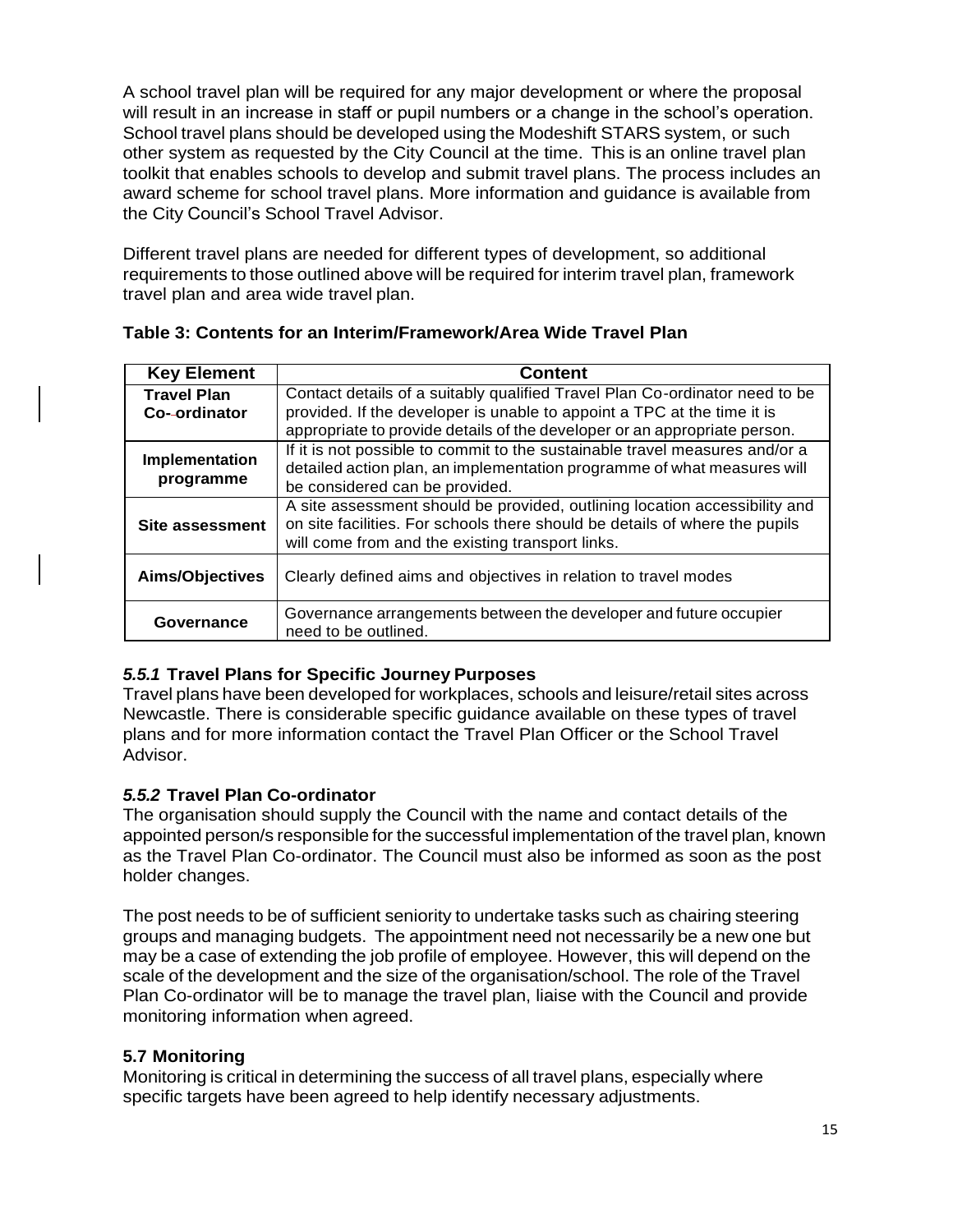Monitoring of the travel plan will be required to be carried out on a regular basis for an agreed period after approval of the travel plan. The arrangements, schedule and funding of the monitoring process should be set out clearly in the travel plan – generally the applicant funds the costs of monitoring.

Monitoring should be carried out by the occupier or the site-based Travel Plan Coordinator. In some cases, another independent party may be more appropriate to carry out the monitoring, particularly where the outcome has financial implications. The information monitored should relate to the targets included in the travel plan or other data that helps assess the impact and effectiveness of the travel plan.

A fee to cover the Council's costs in monitoring a travel plan will be secured through the terms of the accompanying section 106 agreement. Further guidance on the likely scale of monitoring fee are set out in the Council's Planning Obligations SPD.

#### *5.7.1 Organisational Monitoring (Workplace, Visitor/Leisure Sites)*

Monitoring can include one or more of the following, depending on the type of travel plan and the objectives and targets:

- a snapshot modal split survey for employees, occupiers, and/or visitors;
- a full staff /occupier travel survey questionnaire. Surveys should always be conducted at the same time each year for consistency; regular traffic counts of motor vehicles (and their occupants), cyclists and pedestrians coming to and from the site;
- uptake of public transport or other alternative modes;
- use of vehicle and cycle parking spaces and any problems of overspill parking; and
- travel diaries.

# *5.7.2 School Travel Plan Monitoring*

Newcastle City Council utilise the Modeshift STARS system for the submission, monitoring and review of School Travel Plans, or such other system as requested by the City Council at the time. More information and guidance is available from https://modeshiftstars.org/ or the City Council's School Travel Advisor.

All draft, new or reviewed School Travel Plan documents shall be submitted to Newcastle City Council's School Travel Advisor for approval.

# **5.8 Newcastle City Car Club**

Car clubs provide members with access to vehicles which they can hire as and when needed. It enables people to have access to a car without having to own it, and therefore reduces individuals' dependence on owning a car and associated costs. Research has shown that each car club can typically replaces six private vehicles.

By only using a car when necessary encourages car club members to travel by public transport, on foot or cycle for other journeys. This helps to reduce the number of car journeys which in turn assists in reducing congestion and pollution and demand for onstreet car parking in residential areas. Businesses can also benefit from car clubs as it can be easier than managing pool cars, using taxis or subsidised car leasing.

Car clubs are therefore an important mechanism in promoting sustainable travel and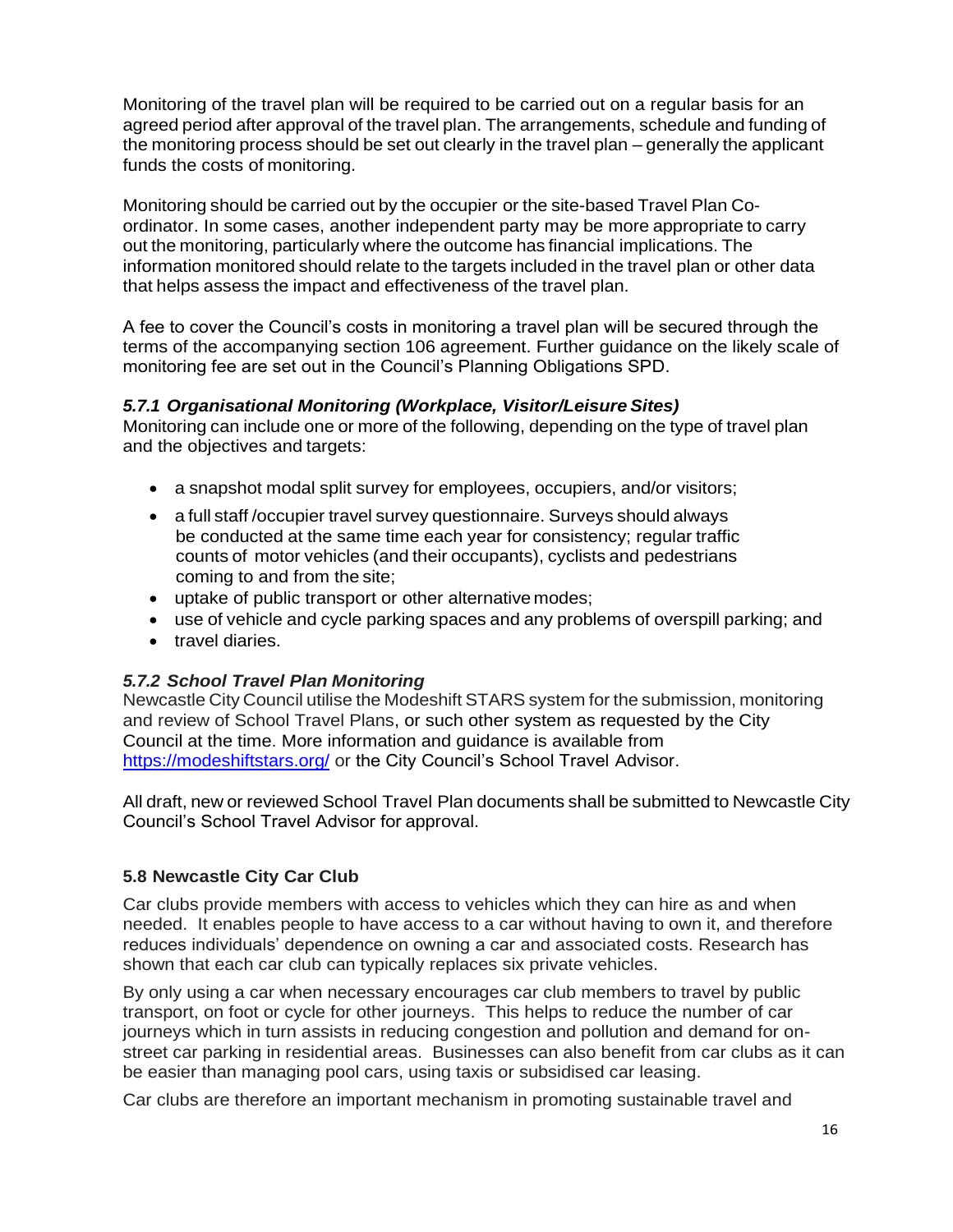reducing the number of private vehicle journeys. They should be explored as part of all major developments and should be considered as part of travel plans and transport assessments or statements.

They are particularly beneficial to support applications where the proposed car parking provision is below the recommended levels.

Depending on the nature and scale of development, provision towards car clubs could include contributions towards existing or new vehicles or providing new bays. Any financial contributions would be secured through a S106.

When providing new car club bays they should be sited in:

- convenient locations, close to where people live and work
- visible locations to help promote the car club concept
- locations that are integrated with other transport modes such as bus stops, rail/Metro stations, taxi ranks and cycle parking
- well-lit and well used street locations to maximise personal security.
- areas with a mix of land uses to encourage a range of users.

The preferred location of bays is on-street, however if the above parameters can be addressed, then off-street bays may be suitable.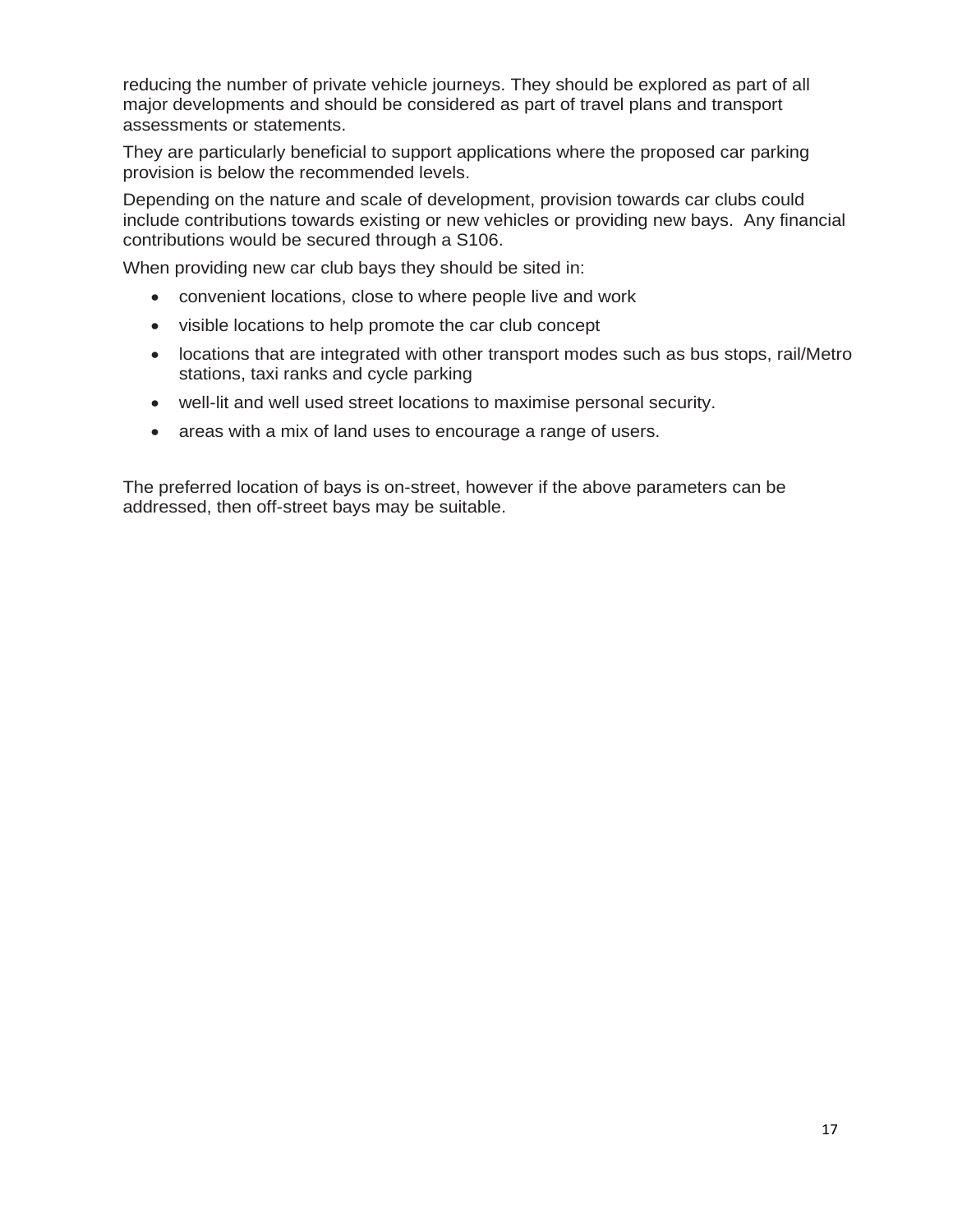# **Section 6 Delivery Service Plan and Construction Management Plan**

The objectives of a Delivery Service Plan and Construction Management Plan is to limit the adverse impacts of freight and construction traffic on:

- the safety of pedestrians and cyclists
- the operation of public transport
- the experiences of other users including those using the retail offer and those travelling in the Urban Core
- levels of greenhouse gas emissions and air quality
- the operation of the highway network
- traffic and congestion

### **6.1 Delivery Service Plan**

Without adequate servicing, businesses would cease to be able to operate efficiently. However, this needs to be balanced with the adverse impact freight movements and servicing and loading requirements can have on the environment and quality of place. For this reason, and to promote sustainable freight movement and minimise the impact on the environment and quality of place, all major developments within the City's Freight Management Area of the Urban Core, as set out in CSUCP Policy UC8, will need to be accompanied by a Delivery Service Plan.

The Delivery Service Plan will set out servicing arrangements for the completed development and must contain information on:

- proposed service routes to the site including those on the wider highway network (illustrated on a plan)
	- $\circ$  Proposals located in the Urban Core should direct vehicles to join the Urban Core Distributor Road (UCDR) (see Figure 1) as soon as possible to minimise through traffic and vehicles movement within the UCDR
- the frequency of servicing
- the type and size of vehicle to be used
	- $\circ$  Demonstrating that the size of vehicle can safely access and egress the property
- the proposed delivery times
	- o demonstrating how the noise generated during the delivery process will be minimised to avoid disturbing local residents
	- $\circ$  How the impact on the highway network will be minimised
- where service vehicles are expected to park (illustrated on a plan)
- how the potential impacts on the road network have been considered
- any other relevant information that will illustrate how the property will be safely serviced.

DAP Policy DM12 - Parking and Servicing also requires development to demonstrate how any servicing and loading requirements associated with its day-to-day operation have been incorporated into its design in accordance with the advice contained with this guidance.

#### **6.2 Construction Management Plan**

The requirement for a Construction Management Plan (CMP) will depend on the nature, scale and location of development. The plan can be submitted with the planning application or the matter may be dealt with by planning condition. Alternatively, the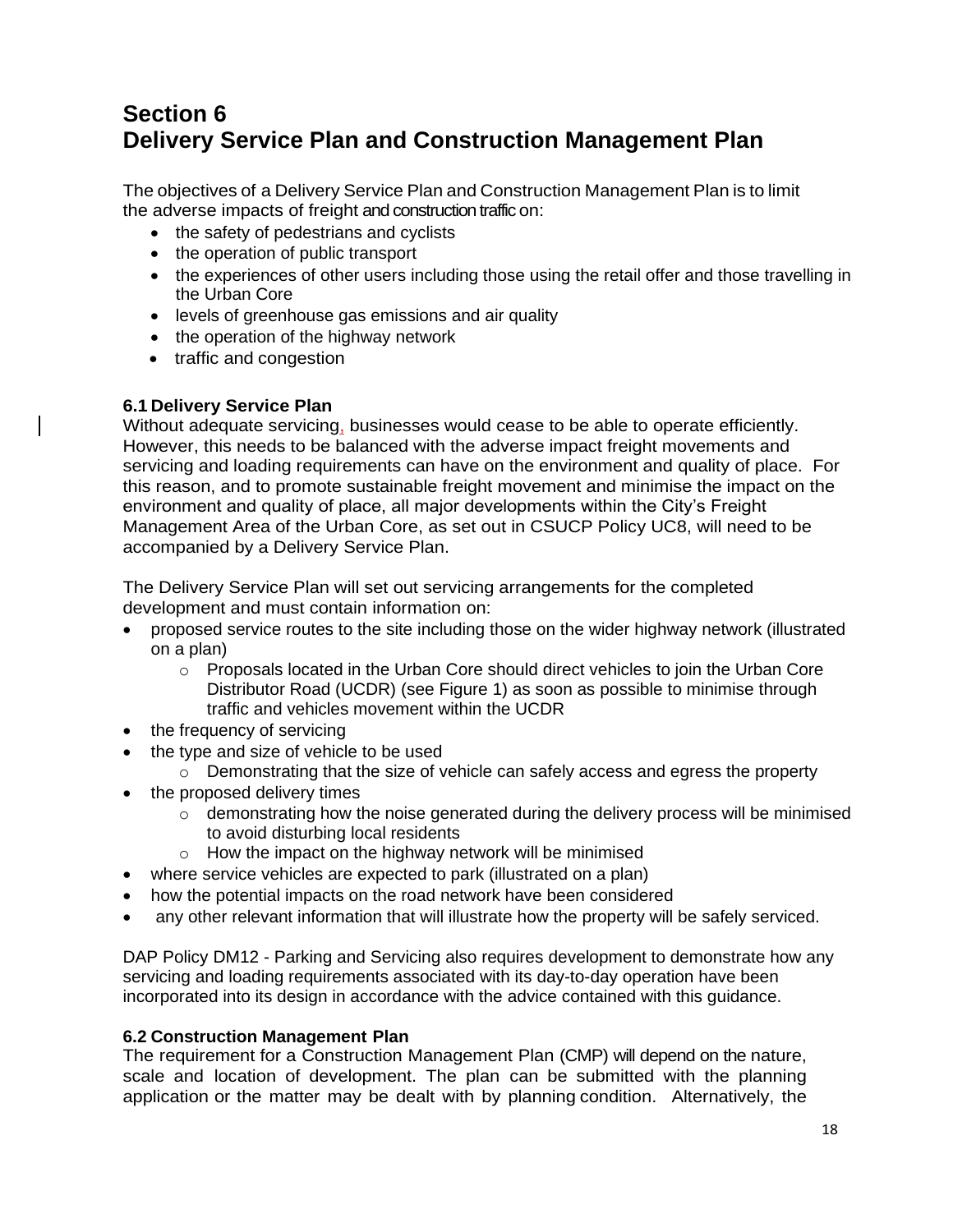details required for a CMP can be submitted as part of a Construction Method Statement.

The CMP will set out servicing arrangements for the development during its construction and must contain information on:

- Temporary traffic management measures including:
	- o Temporary access points (illustrated on a plan)
	- o Proposed access routes to the site including those on the wider highway network (illustrated on a plan)
		- Proposals located in the Urban Core should direct vehicles to join the Urban Core Distributor Road (UCDR) (see Figure 1) as soon as possible to minimise through traffic and vehicles movement within the UCDR
- the type and size of vehicle to be used
	- $\circ$  Demonstrating that the size of vehicle can safely access and egress the site
- Details of wheel washing facilities (where applicable)
- Parking provision for site operatives and visitors (illustrated on a plan)
- Arrangements for the loading and unloading of plant and materials (illustrated on a plan)
- storage of plant and materials used in constructing the development (illustrated on a plan)
- hours of operation including proposed delivery times
	- o demonstrating how the noise generated during the delivery process will be minimised to avoid disturbing local residents
	- $\circ$  demonstrating how the impact on the operation of the local highway network will be minimised
- the erection and maintenance of security hoardings, including decorative displays and facilities for public viewing (illustrated on a plan)
- how the potential impacts on the road network have been considered
- -any other relevant information that will illustrate how the site will be safely managed.

# **6.3 Additional Considerations**

Both the Delivery Service Plan and the Construction Management Plan also need to demonstrate how they have considered thefollowing:

#### **1. Abnormal Loads**

Abnormal loads will follow the designated abnormal load routes and will be agreed with Newcastle City Council in advance.

#### **2. Construction Logistics and Cycle Safety (CLOCS) and Fleet Operator Recognition Scheme standards (FORS)**

CLOCS and FORS define common national standards for logistical operators and promote best practice. They are voluntary schemes which demonstrate the commitment to meeting legal requirements and undertaking safe working practices.

# **CLOCS**

CLOCS has developed standards for managing Work Related Road Risk to help improve the safety of vulnerable road users. CLOCS aims to:

6.1 Increase the use of safer trucks by design

6.2 Ensure road safety is managed with the same rigour as site safety

6.3 Ensure a national standard for managing construction work related road risk

Delivery Service Plans and Construction Management Plans should demonstrate how they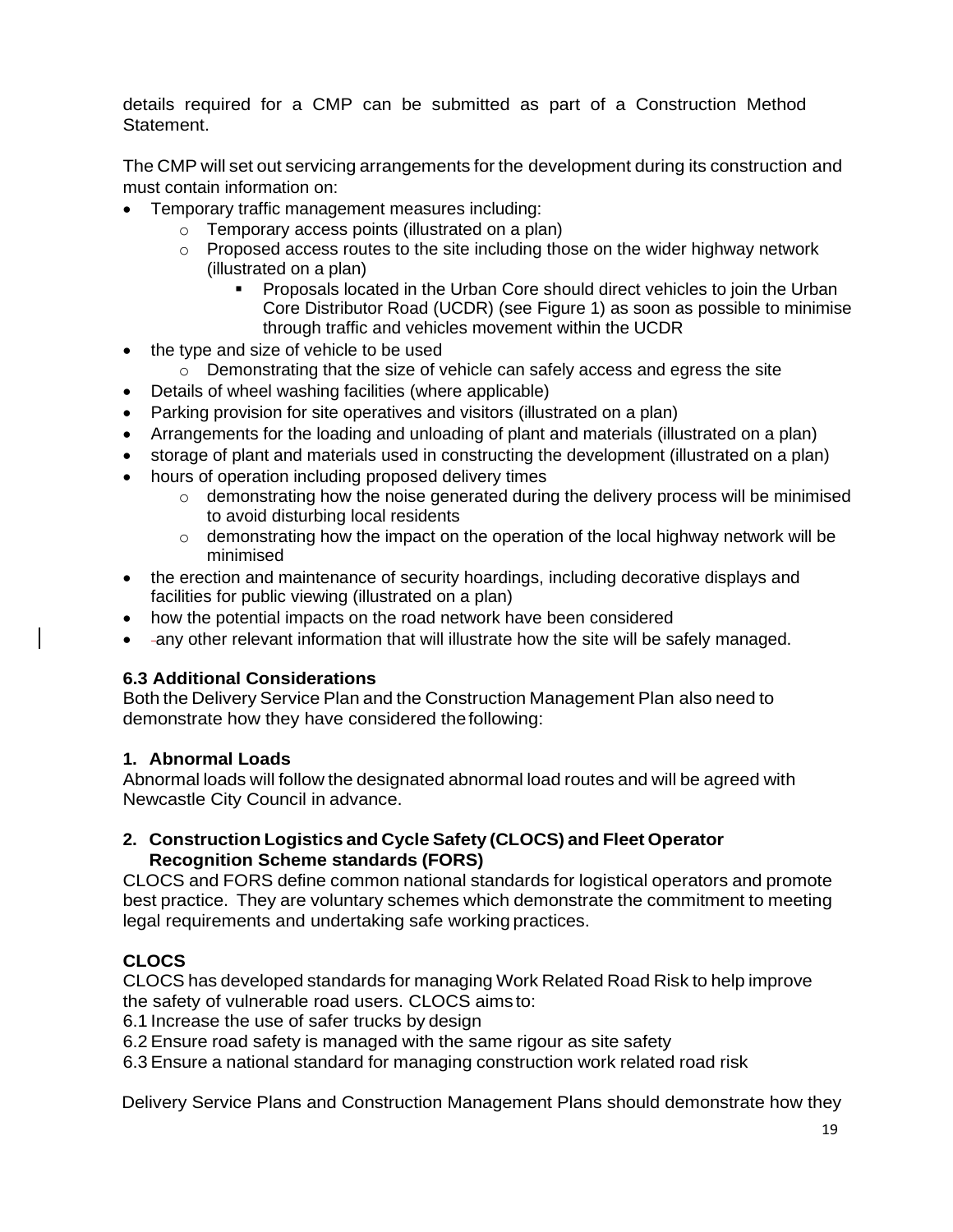have considered CLOCS standards.

# **FORS**

FORS is a national standard which encourages freight operators to consider all aspects of safety, fuel efficiency, economical operations and vehicle emissions. FORS is a voluntary scheme for fleet operators which aims to raise the level of quality within fleet operations, and to demonstrate which operators are achieving thestandard.

There are three levels of FORS accreditation: Bronze, Silver and Gold. Whilst the membership of FORS is not mandatory, the Bronze level represents legal requirements for operation, and Delivery Service Plans and Construction Management Plans submitted to the Council should demonstrate how they align with the FORS Bronze standard.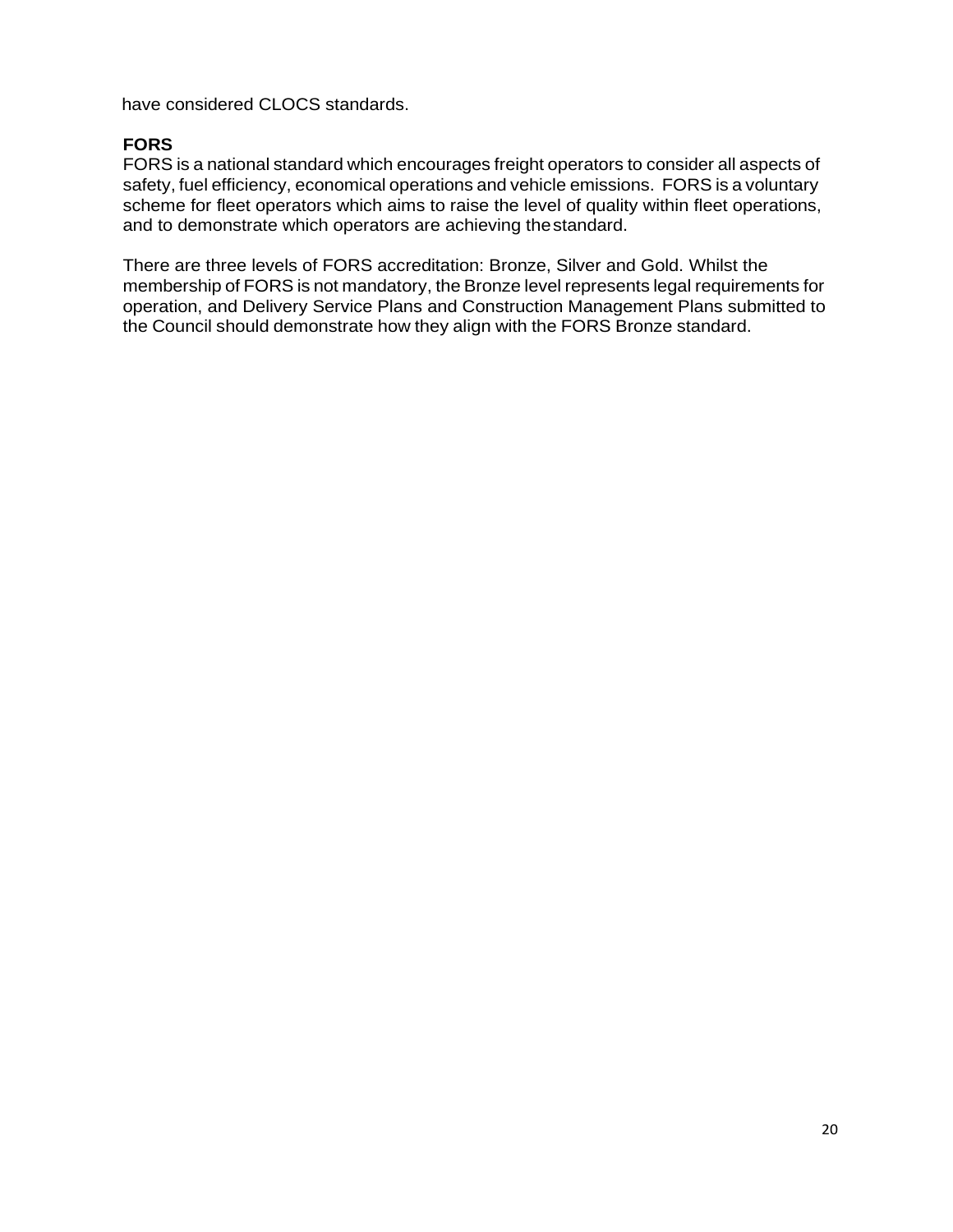# **Section 7 Car Parking**

This section sets out detailed requirements to ensure car parking provision is safe, secure and useable.

Policy DM12 of the DAP states:

*Development will be required to provide: 1. Safe, secure and useable vehicle and cycle parking that satisfies its operational requirements and is generally in accordance with the parking levels set out in Appendix 6.*

*2. Employee changing and shower facilities for major non-residential developments.*

*3. Adequate drop-off and collection, servicing and loading facilities*.

Appendix 6 of the DAP sets out guidance on the appropriate car parking levels vehicles. The levels of car parking associated with a particular type of development should normally be in accordance with the recommended levels. Other levels of car parking provision may be acceptable depending on the particular circumstances of the site, including its accessibility to sustainable means of transport, and whether proposals include complementary initiatives that could reduce the need to travel by private car. Proposed parking levels should be justified and set out through a Transportation Statement or Transport Assessment, as appropriate.

#### **7.1 Parking design**

Parking layouts should be safe, useable and secure as required by DAP Policy DM12. Car parking should not dominate the street scene and consideration must be given to users once they are out of the vehicles. There is no 'one size fits all' approach to minimising the impact of car parking and access. Developers should consider a range of approaches to car parking, and they will need to demonstrate that the most appropriate solution has been provided.

With respect to residential parking, it must be in a location that is convenient for residents and visible from their homes. Otherwise residents will find more convenient places to park adjacent to their dwelling rather than use their dedicated space.

On-street parking should be set out so that it does not obstruct or make access to private drives difficult. Where on--street parking is not possible then visitor parking needs to be accommodated off street.

Natural surveillance and high-quality lighting are important alongside maintenance and management of communal areas to ensure spaces are safe and well-used. To achieve this, Design and Access Statements should demonstrate how parking layouts meet Secure by Design principles.

#### *Garages – parking dimensions for acceptable spaces*

Domestic garages are often used for storage of various household articles. For garages to form part of the parking provision they must:

• have a minimum dimension of 6.0m x 3.0m (measured internally) to accommodate the car and storage of cycles and other items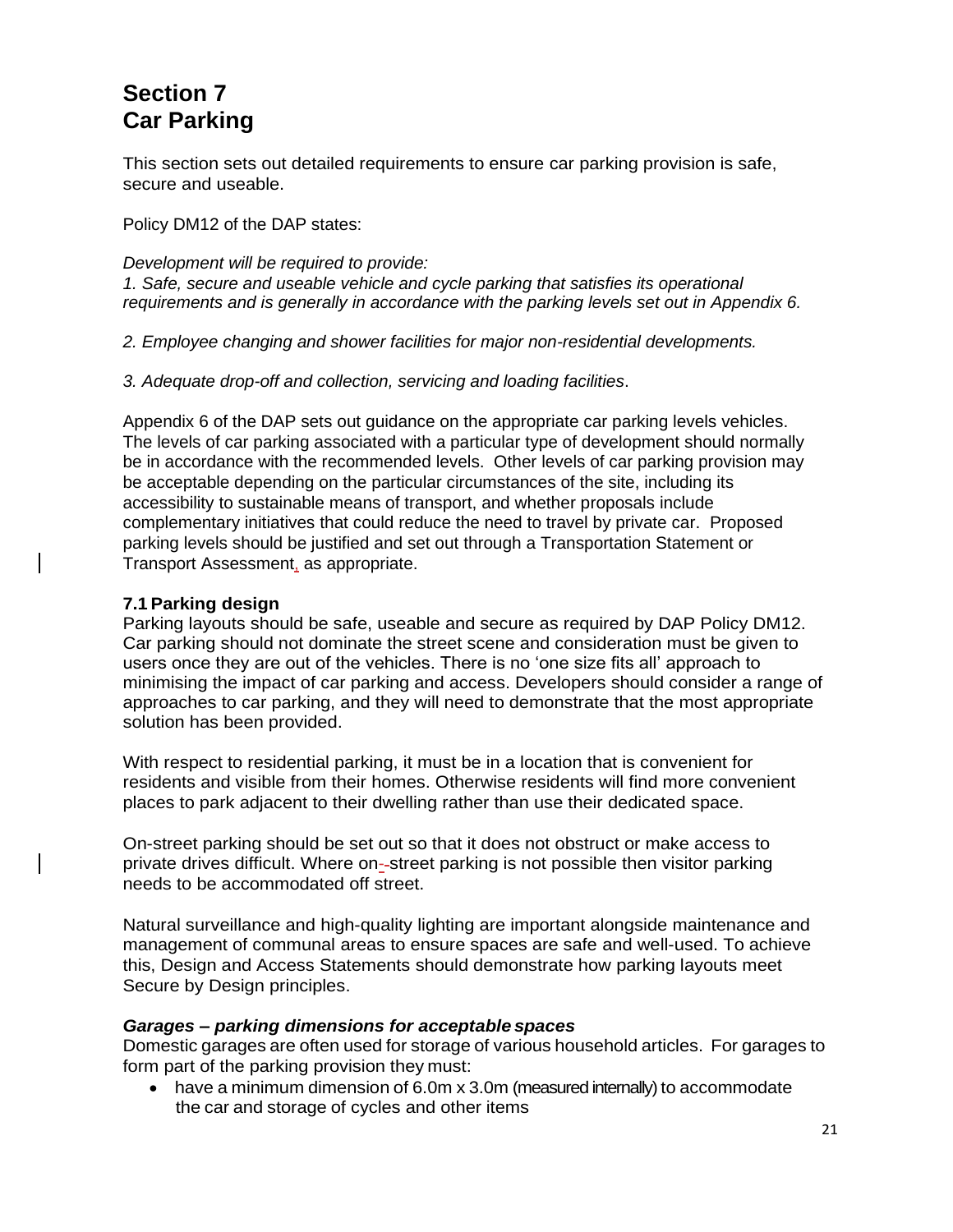Where these requirements are met then the garage will count as a car parking space.

For highway safety reasons, at no point during the opening of a garage door should it project over an adjacent highway.

#### *Driveways – parking dimensions for acceptable spaces*

Driveways shall be at least 3.0m wide or 3.3m if the drive provides the main pedestrian access to the dwelling.

For a standard 'up and over' door, the face of the garage should be 5.6m in length from the back of the footway or from the edge of a shared footway. Driveways with gates should be 5.6m in length to enable the inward opening of gates. In all other cases, including driveways with no gates and inward opening or roller shutter garage doors, driveways can be 5.0m in length.

Driveways longer than 5.6m that may be used by more than one vehicle are only acceptable for individual residential dwellings.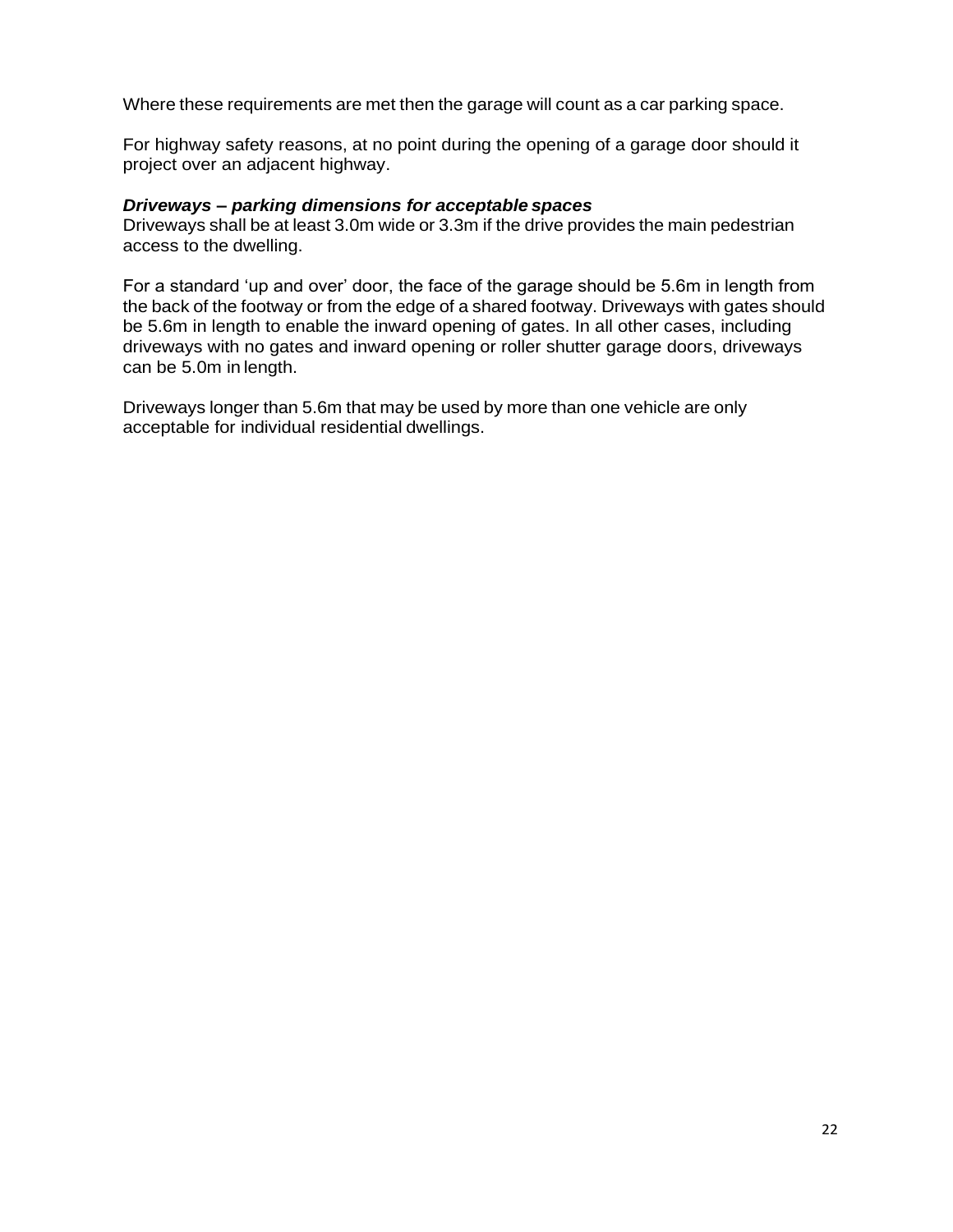

**Figure 1 Garage and Driveway Dimensions**

# *Visitor Parking – parking dimensions for acceptablespaces*

- Public parking shall be independently accessible and be available in perpetuity.
- Inline parking bays (bays run parallel to aisle/ kerb line) shall measure 2.5m x 6.0m
- Echelon parking bays (bays run 45 degree to aisle/ road) shall measure 2.5m x 5.0m
- Perpendicular parking bays (90 degree to aisle/ road) shall measure 2.5m x 5.0m (6.0m aisle width or reversing distance)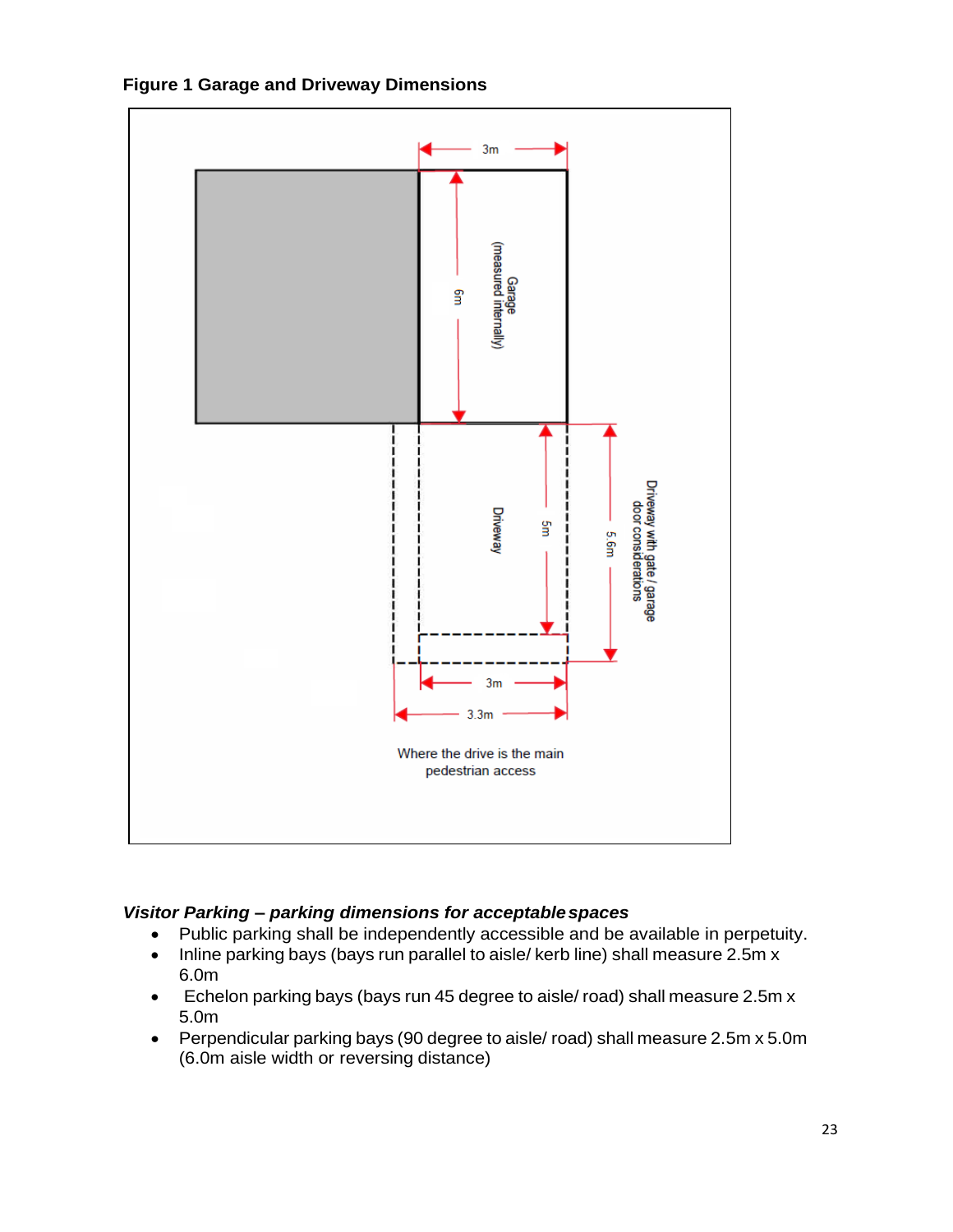The recommended parking bays sizes are for both public and private car parks. Perpendicular visitor parking bays will not normally be appropriate where these are intended to form part of the adopted highway.





# *7.2 Disabled Parking Requirements*

Proposals should demonstrate how the parking needs of disabled people have been considered.

On-street and unallocated parking bays for disabled drivers and passengers must be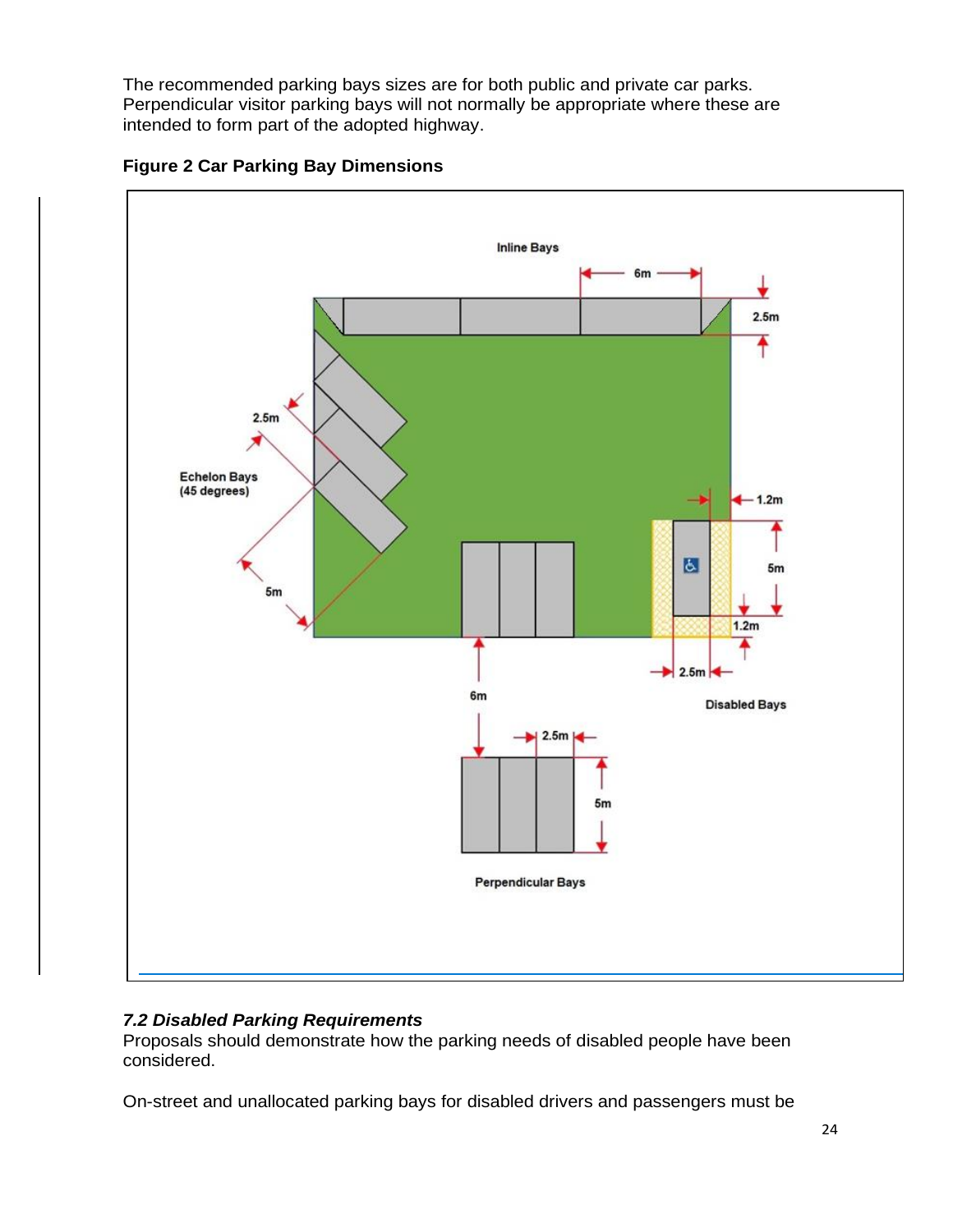designed so that both can get in and out of a vehicle with ease. Dropped kerbs and tactile paving should be provided adjacent to the car parking spaces to ensure wheelchair users can access footway and carriageway. It is recommended that spaces for disabled people are generally located as close as possible to buildingentrances.

A minimum standard disabled car parking space (2.5m x 5.0m) should be provided along with a 1.2m clearance along the two sides of a vehicle. Where bays are placed parallel to each other, the same 1.2m space can serve both sides of two spaces. There should also be a 1.2m wide safety zone at the vehicle access end of each bay, to provide boot access or for use of a rear hoist.

5% of the total parking capacity should be designated as disabled bays (to include both employees and visitors) in car parks associated with new employment premises. Further advice on the recommended level of spaces for disabled motorists parking can be found in Department of Transport document *Inclusive Mobility (2005) and The Inclusive Transport Strategy :Achieving Equal Access for Disabled People (2018*).

In developments, where there are proportionally more older or disabled residents residing or visiting, then the parking and charging of mobility scooters is a consideration.

Disabled spaces must take priority over other car parking needs. Spaces should be located as close as possible to entrances preferably within 50m. For smaller infill developments or changes of use with no feasibility of providing on plot disabled parking the City Council will consider alternative public disabled provision nearby, including on street spaces.

#### **5.9 Parking Permit Eligibility**

There may be instances where a proposed development would be in an area that lacks sufficient capacity to enable any additional vehicles to be parked on the highway.

In these circumstances it may be necessary to remove the development's parking permit eligibility. The applicant would be expected to enter into a S106 legal agreement that would seek to start the legal process to amend the existing Street Parking Places Order to exclude any new units created as part of the planning application from obtaining parking permits. This would reduce the impact of the development on the surrounding area while simultaneously promoting the use of sustainable transport. The applicant would be responsible of any costs incurred as a result of this process.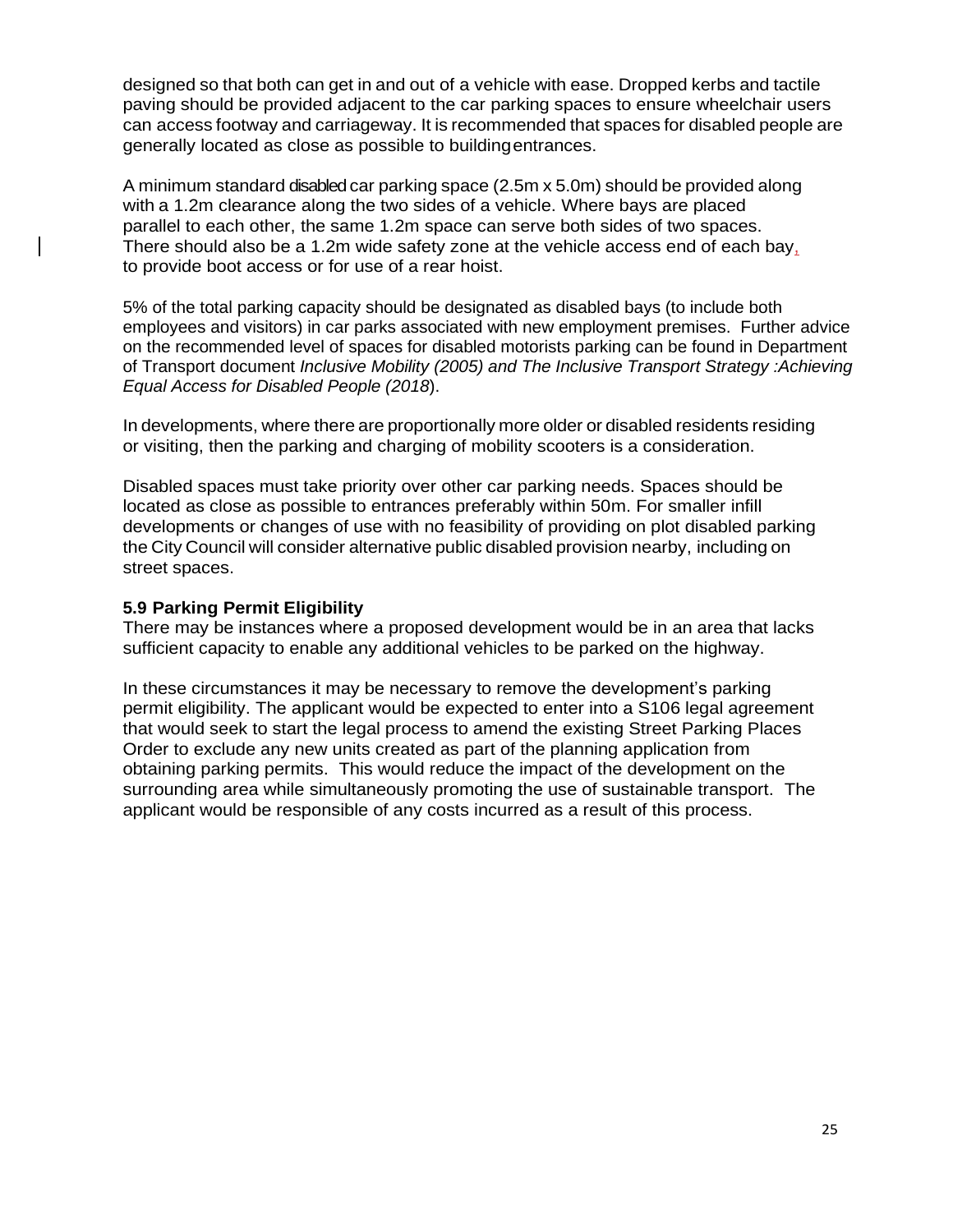# **Section 8 Cycle Parking**

The Government wants cycling to be a normal part of everyday life, and a natural choice for shorter journeys such as going to school, college or work, travelling to the station, and for simple enjoyment. Developments can contribute towards this objective by encouraging the increased use of cycling through the provision of well-designed cycle parking.

Policy DM20 requires cycle storage and refuse provision to be integrated into the design of a building. For this reason, it is essential that access for cyclists is considered at an early stage in the design process to ensure it is an integral part of development schemes.

This section sets out detailed requirements to ensure short term, long term and residential cycle parking provision is safe, secure and useable. Further advice on cycle parking can be found in the Local Transport Note 1/20 July 2020 Cycle Infrastructure design.

#### **9.1 Cycle Parking Layout**

Cycle stands require at least 0.6m clearance to walls, and a clear space of 1.0m in front to enable the bicycle to be wheeled into position. Stands perpendicular to each other should have a distance of at least 1.0m between them. This enables bicycles fitted with panniers or child seats to gain access. Other types of cycle are longer and wider and will require additional space and further information can be found in Local Transport Note 1/20 July 2020 Cycle Infrastructure design. See diagram below.



Stands that are in line with each other should have a spacing of 2.5m between the centre of each stand. See diagram below.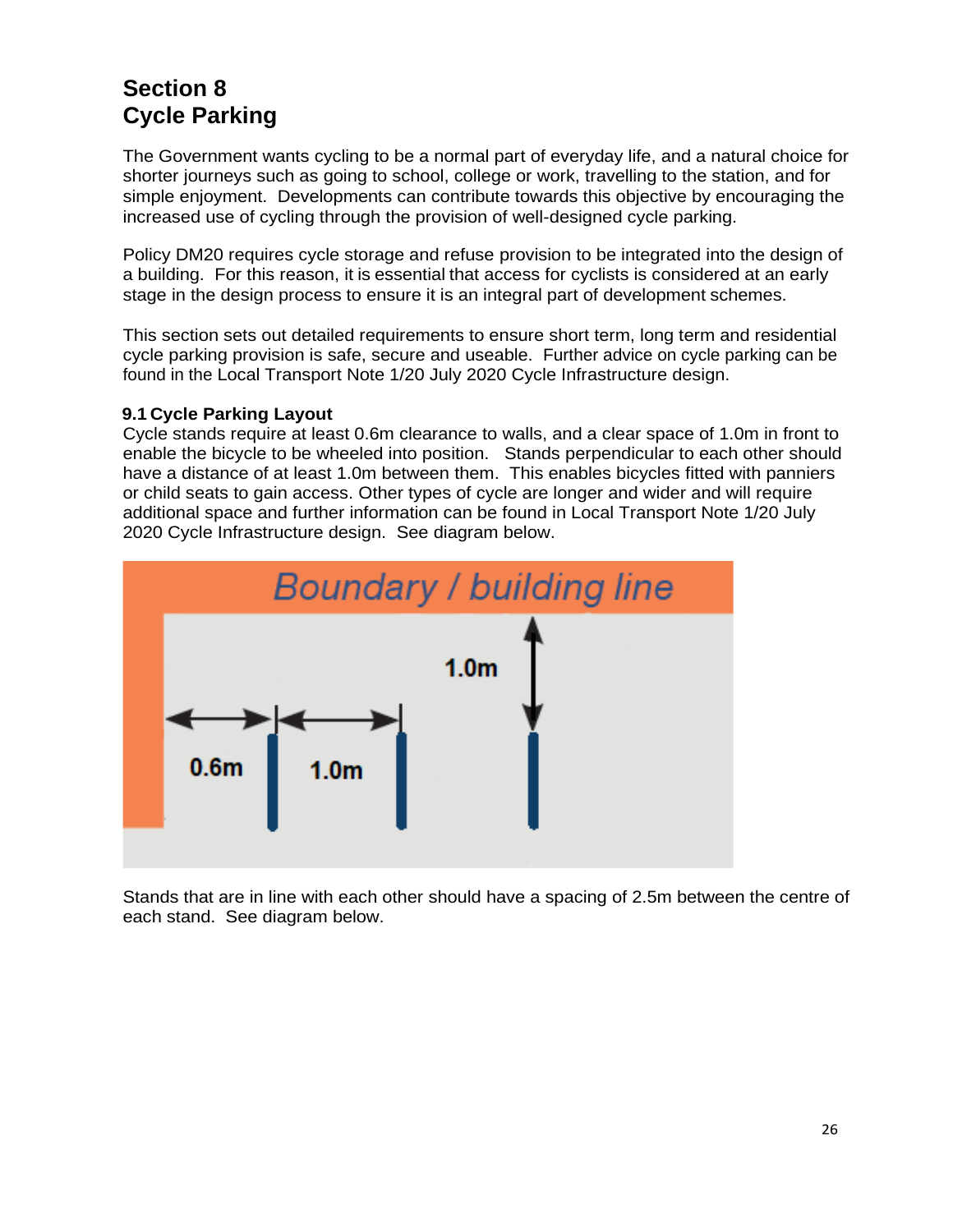

### **9.2 Short Stay Cycle Parking**

For visitors expected to stay up to two hours, facilities should:

- Be sited immediately adjacent to the main entrance of the building they serve
- Be located in areas that are visible, have good natural surveillance and are well-lit at night. The preferred location is immediately adjacent to the main entrance of the building they serve
- not block the footway and should be grouped together
- Be undercover where possible, especially at retail developments e.g.supermarkets, where cover is essential in inclement weather for packing goods bought.

#### **9.3 Long Stay Cycle Parking**

For commuters or visitors expected to stay about 2 hours or more, facilities should:

- Be accessible, although there is a greater emphasis on a secure location. The preferred location for facilities is in areas set aside within buildings. Where this is not possible, cycle shelters should be in convenient and overlooked locations.
- Provide protection from the weather.
- Be secure. Where secure locations cannot be provided within buildings, locker style cycle parking or Sheffield stands in a secure compound are the most appropriate.
- Specific areas should be set aside for three-wheel cycles

#### **9.4 Residential Cycle Parking**

Good quality, convenient and generous cycle parking facilities in new developments will help to generate a positive attitude towards cycling and demonstrate environmental commitment on the part of housing providers. Cycle storage should be integrated into the design of a building in line with Policy DM20 of the Development and Allocations Plan. Where cycle access is more convenient, this will further encourage its use.

The space required for the accommodation of cycles is relatively small and therefore shared cycle parking can be a more efficient way of meeting the recommended levels of cycle parking.

#### **9.5 Provision for Houses**

In houses, cycles are often kept in garages, and this can provide very convenient storage if the garage is located at or near to the front of the property. Garages should be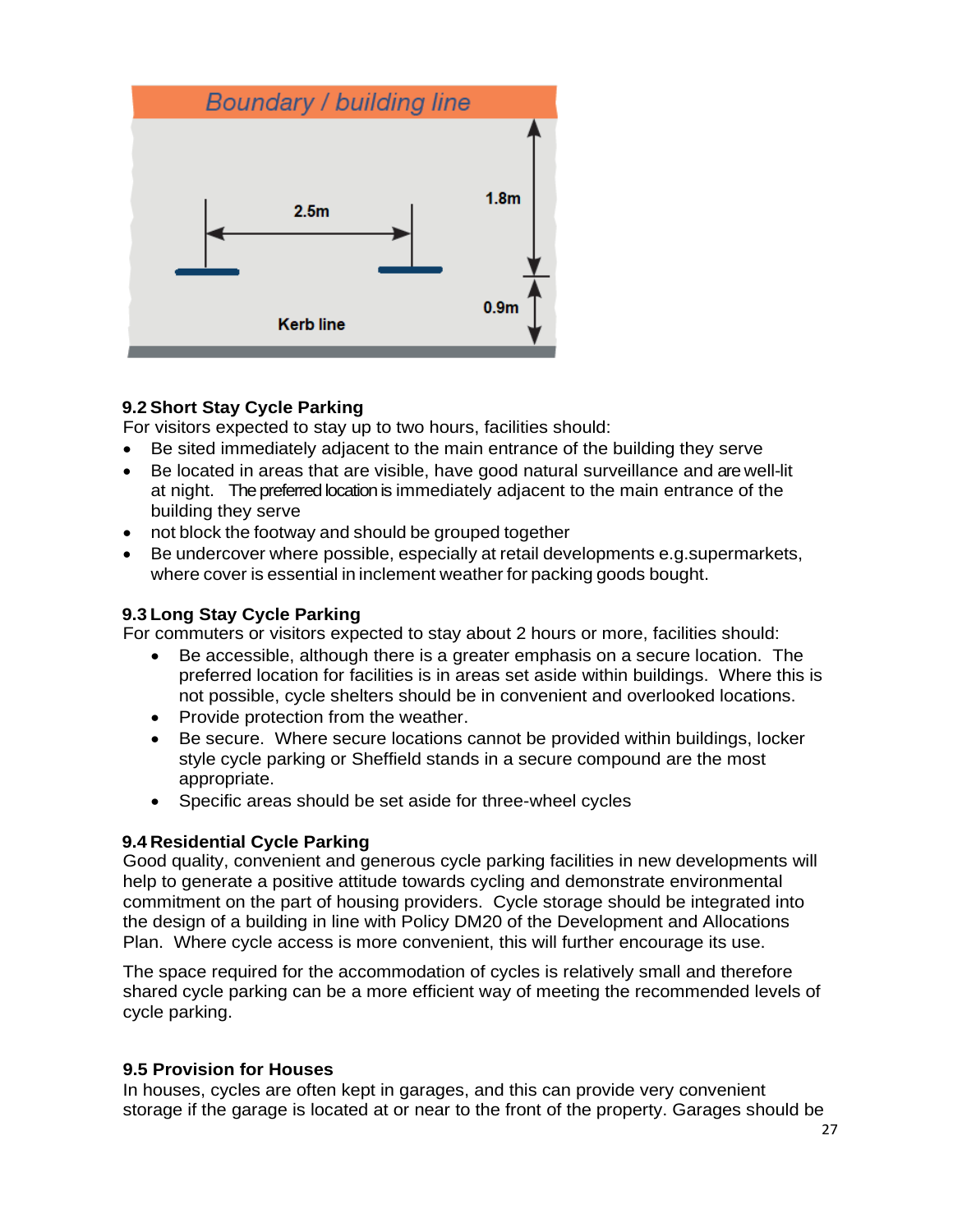a minimum dimension of 6.0m x 3.0m (measured internally) to accommodate the car and storage of cycles and other items.

Houses without garages should contain adequate internal cycle storage or demonstrate that external cycle parking provision is safe, secure and useable. It should be conveniently located, close to the main point of access.

#### **9.6 Provision for Flats / Houses in Multiple Ownership**

For ground floor flats or where adequately sized lifts to accommodate a cycle are provided, then storage within dwellings is an option, but this will need to be expressly considered in the design of the accommodation. It is not acceptable for cycles to block hallways. If this option is used, designers should ideally allow for the likely number of residents per dwelling and provide for one cycle each.

Cycle parking can also be in properly designed internal communal areas e.g. hallways and under stairs. This can be on the ground floor or on upper floors where adequately sized lifts are provided. Such shared cycle parking should ideally provide for the overall total number of cycles anticipated for the building, allowing for the likely number of residents per dwelling and providing for one cycle each.

The need to use stairs should be avoided, however this may be acceptable if bicycle stair ramps are provided.

Communal cycle parking can be provided in secure and accessible external facilities. Sheffield stands are suitable for visitor parking, but not for long term use by residents. Secure locker style cycle parking or Sheffield stands in a secure compound are the most appropriate.

#### **9.7 Useability**

The lack of appropriate cycle parking, as well as the lack of cycle parking, can act as a barrier to cycling. To ensure cycle parking is useable, accessible and inclusive for all it should:

- o Be conveniently located and covered
- $\circ$  Be easy to use. Vertical, semi vertical and hanging cycle parking facilities should be avoided as these can be difficult for some people to use. Two-tier racks can be used to provide additional density, although some users will find it difficult to lift their bike from the floor onto the tray of the upper tier. 'Sheffield' type stands or hitching rings are the most appropriate designs
- $\circ$  Provide sufficient support for the cycle. Stands that support the bike by one wheel only are not acceptable due to the potential to damage cycles.
- o Meet the layout requirements illustrated in section 9.1

Major developments should:

- o Ensure cycle parking for non-residential development is well-signed
- $\circ$  Provide infrastructure, such as dropped kerbs and linkages to the highway network as appropriate, to allow for easy access to the cycle parking.
- $\circ$  Demonstrate how cycle parking provision for larger cycles, such as cargo bikes and adapted cycles have been accommodated.

#### **9.8 Employee changing and Showers provision**

Policy DM12 (2) requires major non-residential developments to provide employee changing and shower facilities.

The level of facilities required will be determined on a case by case basis. BREEAM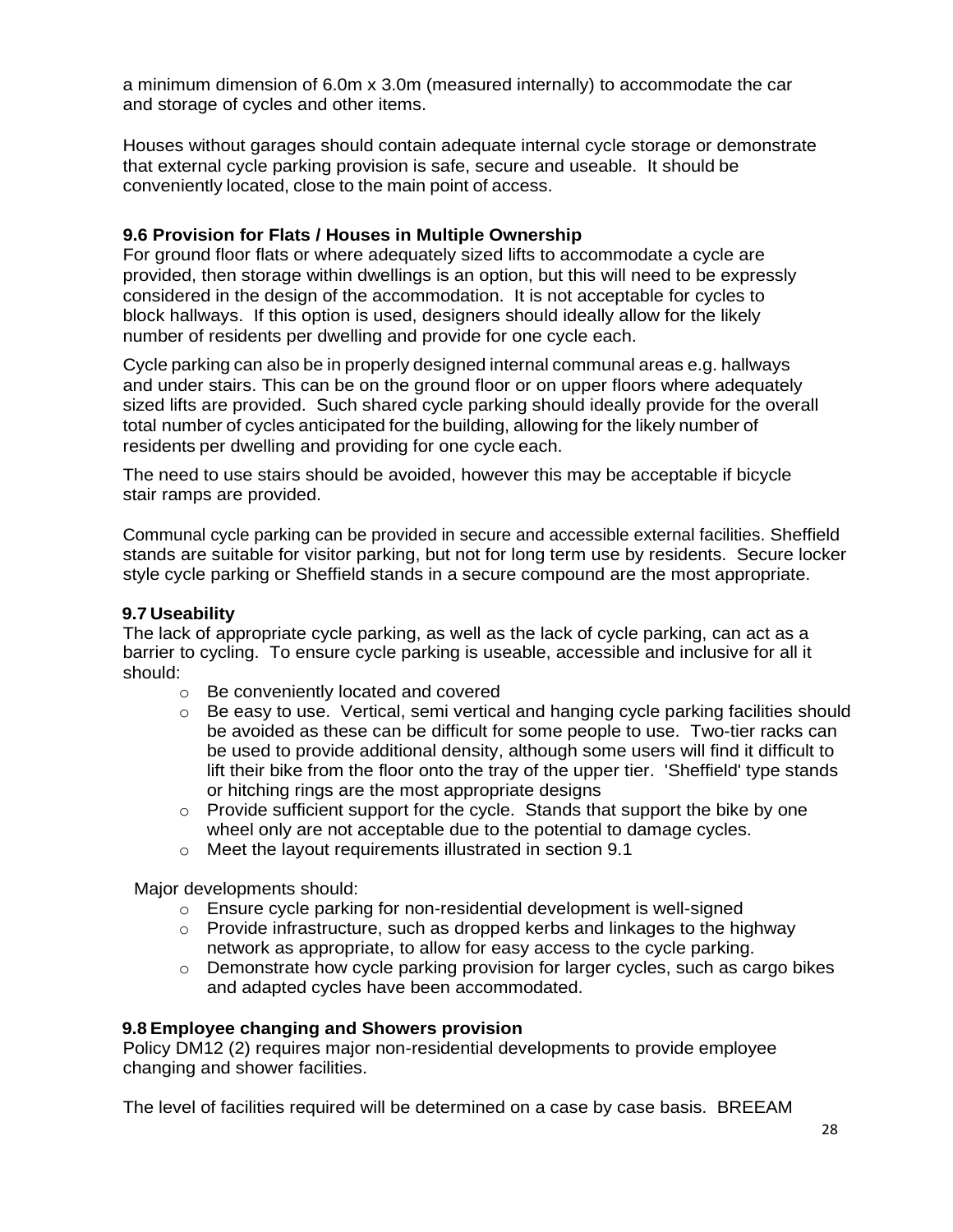recommend one shower for every 10 cycle storage spaces with eight showers or more considered adequate regardless of the number of cycle storage spaces provided. Both male and female users should be catered for i.e. either separate showers within shared gender-specific facilities (required provision split 50-50) or single shower cubicles and changing space for mixed use. The showers do not need to be dedicated to cyclists and can be those shared with other users/uses. The shower and changing room design would need to comply with the relevant Building Regulations provisions.

#### **9.9 Cycle Parking Levels**

Appendix 6 of the Development and Allocations Plan sets out guidance on the appropriate parking levels for cycles.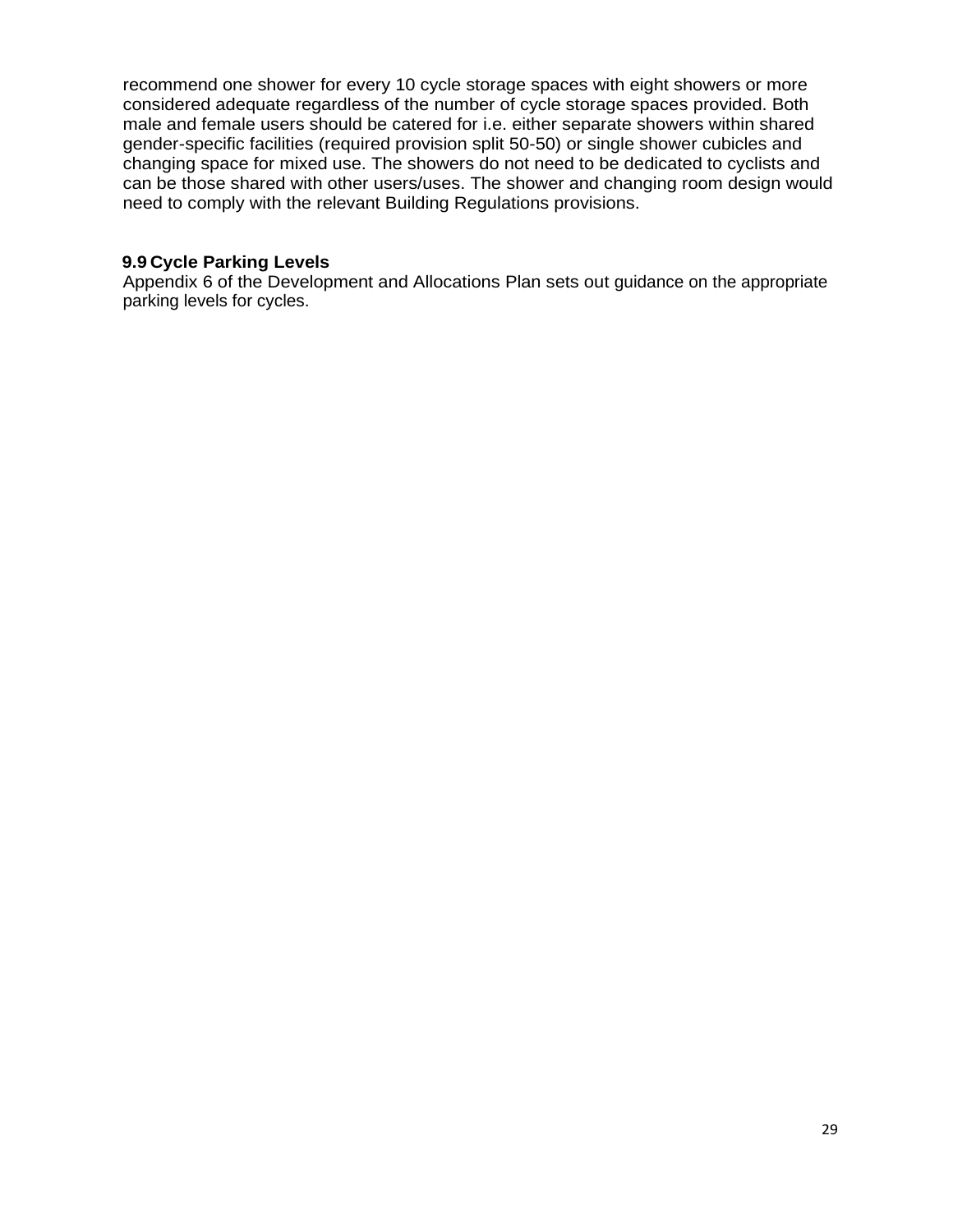# **Section 9 Electric Vehicles**

In April 2019, the Council declared a Climate Emergency to make Newcastle carbon neutral by 2030 in order to address our CO2 emission levels. The Net Zero Newcastle Action Plan (September 2020) outlines key actions that must be taken to achieve this goal of a Net Zero future. It includes the target of transitioning vehicular traffic in the City to EVs to contribute to reducing CO2 emissions and providing adequate infrastructure to support this shift. In February 2020, the UK Government announced their commitment to end the sale of petrol, diesel, and hybrid vehicles by 2035, subject to consultation. As part of this strategy, the Government are supporting the roll out of EVs in decarbonising the transport sector, with the ambition that at least half of new cars are ultra-low emission vehicles (ULEVs) by 2030.

As EVs becomes more mainstream, their uptake will depend on a readily available, highquality network of charge points at home and places where people regularly park. As vehicle range increases, the proportion of at-home charging will reduce as rapid and fast charging becomes more widely available at destinations, including places of work, and as more people without off-street parking (and so their own private charge point) adopt EVs.

To support a 'green' restart of local travel and help mitigate reduced public transport capacity, the Department for Transport (DfT) is fast tracking and expanding trials of rental e-scooters.

The provision of e scooters should be explored as part of all major development and they should be considered as part of travel plans and transport assessments or statements. Depending on the nature and scale of development, provision towards e scooters could include contributions towards existing or new infrastructure. Any financial contributions would be secured through a S106.

An EV is defined for the purposes of this document as any road vehicle with a battery that is intended to be charged from mains electricity. Therefore, plug-in hybrid, extended range EVs and pure electric EVs are all included under the definition of EV used in thisguidance.

#### **8.1 Location of EV Charging Points**

EV charging points shall be located in prominent positions in order to ensure they are visible and convenient, helping to further raise the profile of EVs.

In public parking areas, spaces shall be dedicated for EVs and their charging, with appropriate penalties in place to deter the space being taken by other vehicles.

In private parking areas, flexibility should be a key consideration, therefore, EV parking spaces should be unallocated.

#### **8.2 Number of EV Points**

The recommended levels of electric vehicle infrastructure should include a mixture of active and passive provision. Active provision enables a user to charge their vehicle through a ready-touse socket connected to the electrical supply system, whereas passive provision establishes the necessary network of cables and power supply during construction so that a socket can be added easily in the future. Passive provision ranges from cable trenches to fully cabled network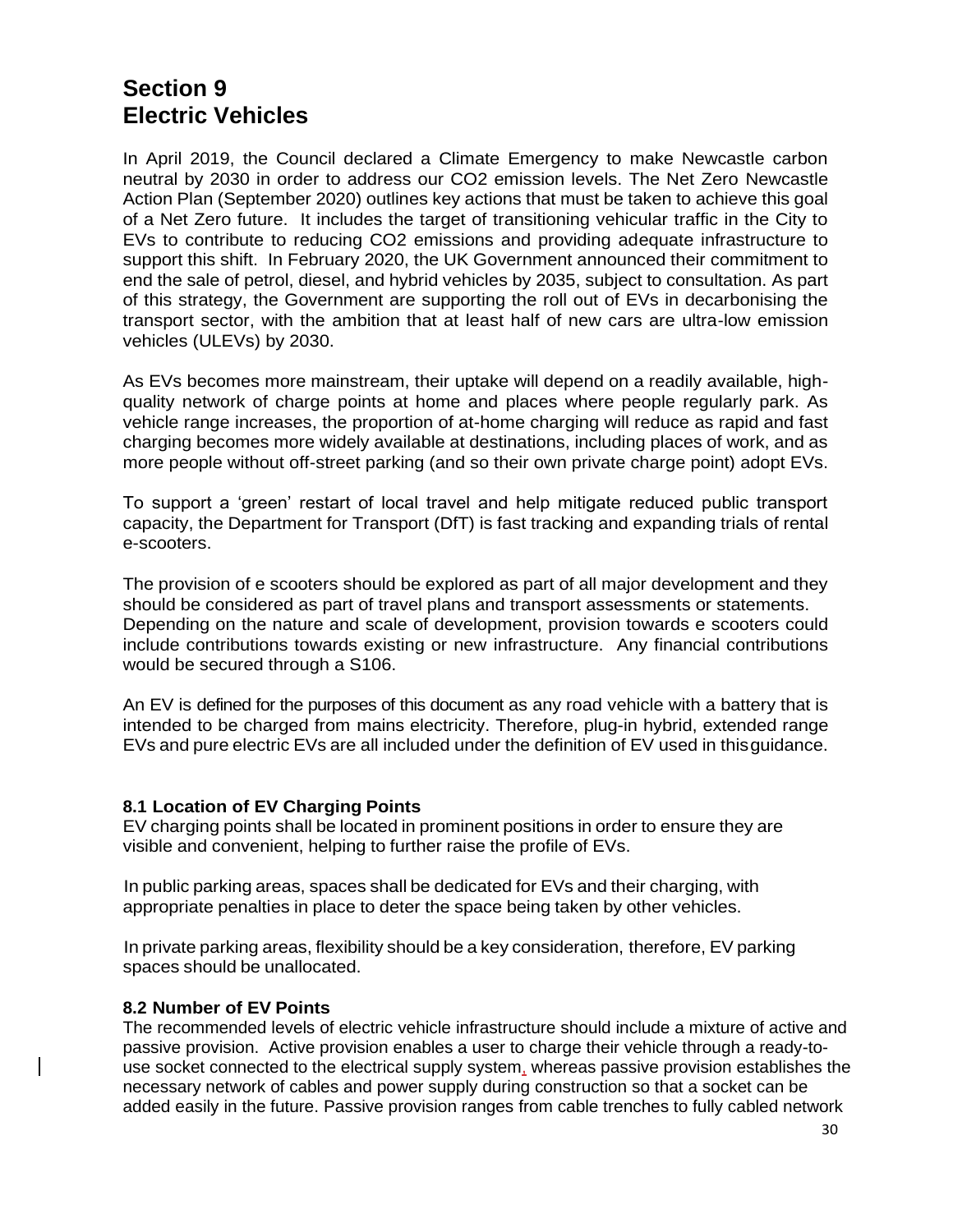with reserved grid capacity. This caters for the proportional expansion of the charging network and appropriate type of charge point equipment as demand grows and charging behaviours become established, with minimal disruption and no additional cost for excavation and labour.

#### **8.2.3 Residential EV Point Levels**

Available evidence suggests that most plug-in vehicle owners will carry out the largest proportion of their charging at home. The availability of accessible and affordable domestic charging options is therefore key to increasing the uptake of plug-in vehicles in the UK. For this reason, residential development (Class C3/C4) should provide one active EV point per residential unit.

In developments of 10 units or more, where unallocated parking is provided with residents and visitors sharing communal spaces, 2 active EV points per 10 units should beprovided.

#### **8.2.2 Non-Residential EV Point Levels**

A non-residential development is a building which does not contain a dwelling, and includes industrial, commercial, retail, community and cultural use, leisure and recreation, and infrastructure buildings such as airports and train stations.

Ensuring active charge points are available at new non-residential developments diffuses public awareness of EVs and encourages consumers and businesses to purchase an EV as longer journeys can be comfortably completed. This grows confidence as drivers will have more choice of charging options within an area, improving network competitiveness and resilience.

Major non-residential development with more than 10 car parking spaces should provide 15% of all parking spaces to be fitted with an active charging system, with an additional 20% of parking spaces with the necessary infrastructure in place for future connectivity as passive provision.

Where a proposed development comprises of number of separate premises (for example a parade of shops) EV charge points may be aggregated and shall incorporate operational needs for both employees and visitors/ shoppers.

#### **8.2.3 Disabled Parking Space EV Point Levels**

Electric Vehicle charging infrastructure should be provided to serve disabled parking spaces in the same proportion as that provided across all spaces in any new developments, with a minimum of one EV charging space per disabled parking space provided-

#### **8.3 Types of Charging Facility**

EV charge points are primarily one of the following types, based on the power output, and can offer one or both of AC and DC electricity supply:

- Fast: 3.7-22kW AC Charge points that are capable of supply energy between 16-32 Amps. Typically enables charging up to 80% in 3-5 hours for a 7kW charge point and 1-2 hours for a 22kW charge point. Fast charge points generally use seven pin Type 2 sockets (in Europe) and are relatively small, suitable for ground or wall mounting.
- Rapid: Typically, rapid AC chargers are rated at 43kW, while rapid DC are typically 50kW. Will generally provide an 80% charge in 30 to 60 minutes, depending on the vehicle's battery capacity. Units can usually supply AC or DC energy via separate tethered cables, but not always both at the same time as this depends on the site power supply and Charge point model. Rapid charge points are usually ground mounted and resemble a conventional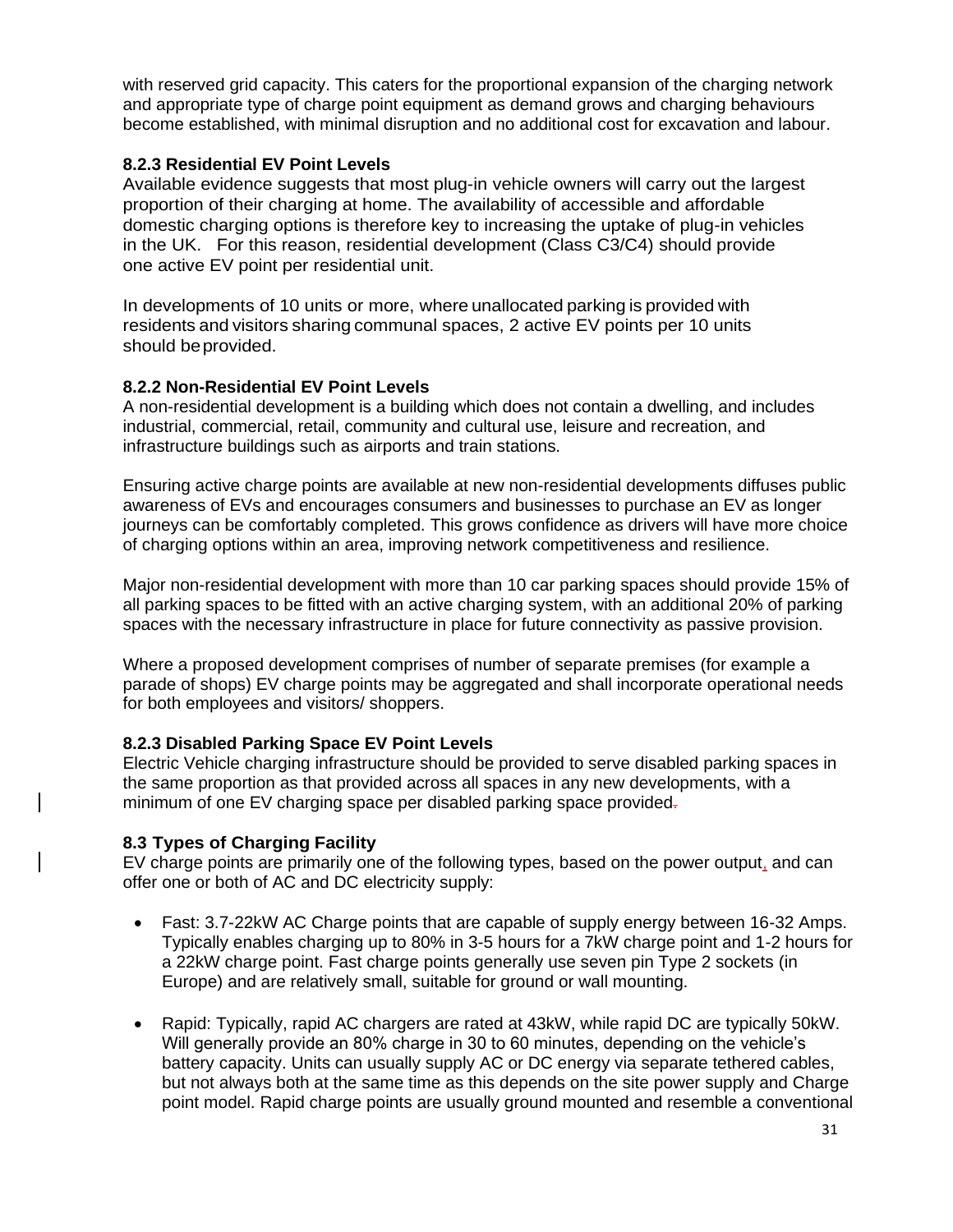fuel pump.

The type of charge point by development type are detailed table 4 below:

| Table 4 - Type of charge point by Development Type |  |  |  |
|----------------------------------------------------|--|--|--|
|                                                    |  |  |  |

| <b>Type of Charge Point</b><br>(Voltage) | <b>Typical parking application</b>                                                                                                                |
|------------------------------------------|---------------------------------------------------------------------------------------------------------------------------------------------------|
| Fast                                     | Residential, Employee, long-stay<br>parking at transport hubs, Retail,<br>Leisure, Visitor (Residential and<br>Employment), Car club bays, Public |
| Rapid                                    | Public, Fleet, Business, Strategic Road<br>Network, Other specialist applications                                                                 |

In determining the appropriate power capability to install at a given parking space, the main consideration is how long cars would typically be expected to park at that location.

For residential buildings, charge points must have a minimum power rating output of 7kW, be fitted with a universal socket that can charge all types of electric vehicle currently on the market and meet relevant safety and accessibility requirements.

Where vehicles are likely to be parked for a longer period, such as office car parks or train stations, a greater number of standard charge points should be provided. In new non-residential buildings all charge points should be Fast, -in order to both allow for the provision of higherpowered charge points and to meet the needs of EV users who typically have long vehicle dwell times. Where vehicles are parked relatively briefly, such as at retail developments for 1-4 hours, a smaller number of fast or rapid charge points would be better. Users may also choose to 'topup' their batteries, rather than fully recharge.

Some non-residential developments will have a broader catchment area for visitors than others, for example, very large retail developments or tourist destinations attract visitors from across a region. In these cases a greater provision of charging infrastructure is encouraged, to enable visitors to travel and be able to conveniently recharge during their visit before returning home.

Rapid charging facilities should be considered in developments such as:

- Transport hubs (stations, ports, airport)
- EV filling stations may include several rapid chargers and other services
- Retail centres with convenience stores, coffee shops etc
- Business locations with fast turn around and 24 hour use e.g. taxi stances; janitorial services
- Business parks/industrial estates

To reduce clutter in parking areas, the installation of charge points with two outputs should be considered, i.e. one charge post with an outlet on either side to serve two parking spaces.